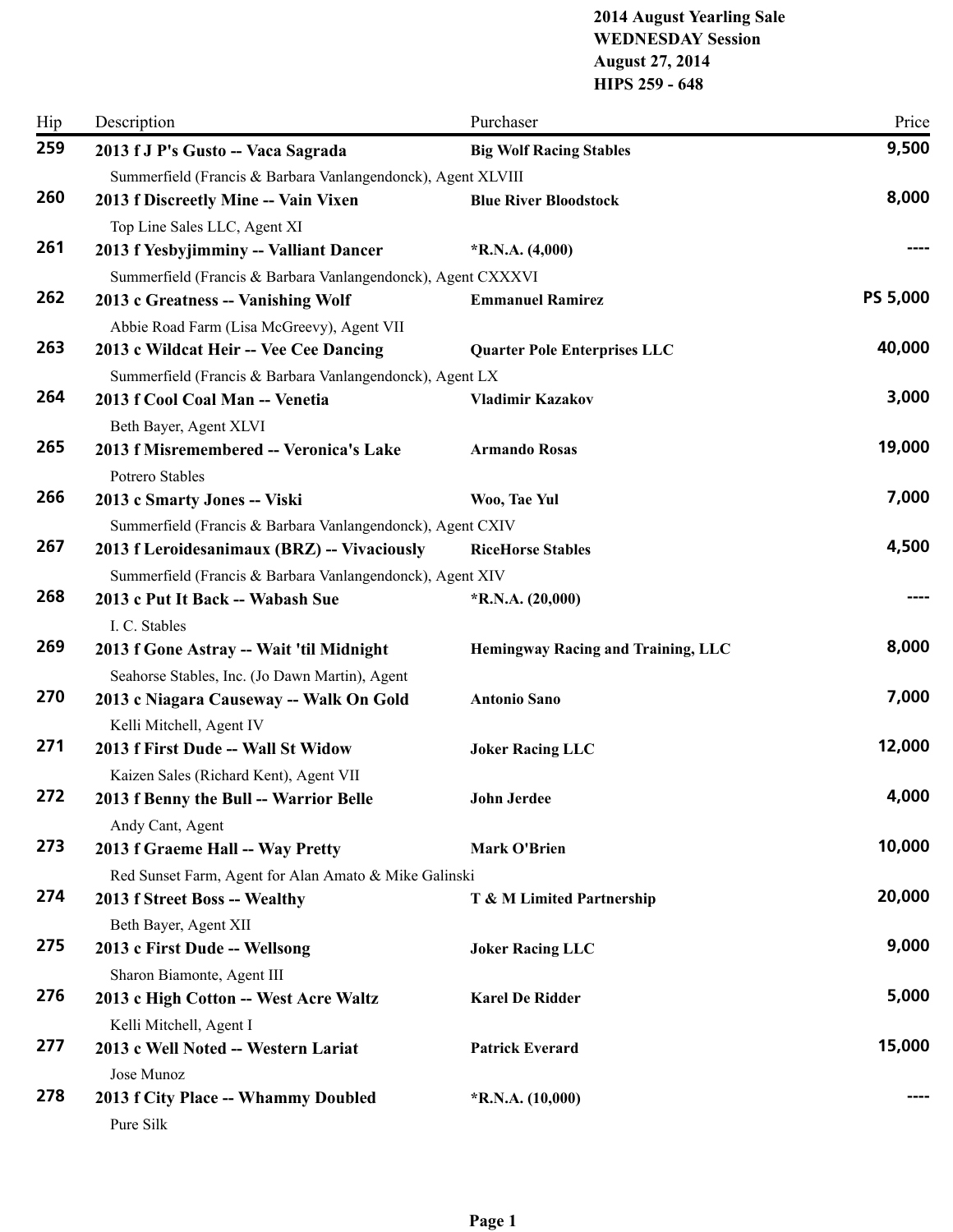| Hip | Description                                                          | Purchaser                                           | Price  |
|-----|----------------------------------------------------------------------|-----------------------------------------------------|--------|
| 279 | 2013 f Archarcharch -- Whataclassybroad                              | $*$ R.N.A. (14,000)                                 |        |
|     | Summerfield (Francis & Barbara Vanlangendonck), Agent CXIX           |                                                     |        |
| 280 | 2013 c Causeway's Kin -- What a Cracker                              |                                                     | Out    |
|     | Pleasant Acres Farm, Agent V                                         |                                                     |        |
| 281 | 2013 f Simon Pure -- What a Sweep                                    | <b>Alfonso Miranda</b>                              | 1,500  |
| 282 | Patton's Place, Agent                                                |                                                     | 11,000 |
|     | 2013 c With Distinction -- Whatbaby                                  | <b>Agostino Affe</b>                                |        |
| 283 | Dennis Foster, Agent<br>2013 f Crown of Thorns -- Whirlwind Charlott | Juan F. Landaeta B.                                 | 3,500  |
|     | Woodford Thoroughbreds, Agent                                        |                                                     |        |
| 284 | 2013 c Girolamo -- White Slippers                                    | <b>Woodford Sales</b>                               | 27,000 |
|     | Select Sales, Agent                                                  |                                                     |        |
| 285 | 2013 f Mass Media -- Wholelotasoldier                                | <b>Joker Racing LLC</b>                             | 11,000 |
|     | Kaizen Sales (Richard Kent), Agent V                                 |                                                     |        |
| 286 | 2013 c Tiz the One -- Who's Sorry Now                                | Inside Move, Inc.                                   | 4,500  |
|     | Select Sales, Agent                                                  |                                                     |        |
| 287 | 2013 f Saint Anddan -- Wildcat Widow                                 | $*R.N.A. (16,000)$                                  |        |
|     | BryLynn Farm, Inc.                                                   |                                                     |        |
| 288 | 2013 c Bellamy Road -- Wild Eyes                                     | <b>Karel De Ridder</b>                              | 8,000  |
|     | Summerfield (Francis & Barbara Vanlangendonck), Agent VIII           |                                                     |        |
| 289 | 2013 f A. P. Warrior -- Wild Lady A.                                 | <b>Luis Morales</b>                                 | 10,000 |
| 290 | Big C Farm, Agent II                                                 |                                                     | 15,000 |
|     | 2013 c Big Drama -- Wildly Celestial                                 | <b>Joker Racing LLC</b>                             |        |
| 291 | Beth Bayer, Agent XXII<br>2013 f Giant Oak -- Wild Meggie Meg        | $*$ R.N.A. $(4,000)$                                |        |
|     | Hawks Nest LLC                                                       |                                                     |        |
| 292 | 2013 c First Dude -- Wild Trial                                      | <b>Salvador Hernandez</b>                           | 32,000 |
|     | Janie Roper, Agent VI                                                |                                                     |        |
| 293 | 2013 c Flashstorm -- Willsheorwon'tshe                               | D & I Stables LLC                                   | 15,000 |
|     | Northwest Stud                                                       |                                                     |        |
| 294 | 2013 f Divine Park -- Window Woman                                   | <b>Hugh H. Robertson</b>                            | 17,000 |
|     | Southern Cypress Stable LLC, Agent IV                                |                                                     |        |
| 295 | 2013 c Hold Me Back -- Won by a Pole                                 | Sallusto & Albino, Agents for Riversedge Racing LTD | 25,000 |
|     | Top Line Sales LLC, Agent X                                          |                                                     |        |
| 296 | 2013 c Tizway -- Woodland Shadow                                     | Paul Sharp, Agent II                                | 22,000 |
|     | Kaizen Sales (Richard Kent), Agent I                                 |                                                     |        |
| 297 | 2013 f Simon Pure -- Workeworkebusybee                               | <b>Idella Fernander</b>                             | 1,700  |
| 298 | Patton's Place, Agent                                                |                                                     | 32,000 |
|     | 2013 c Kipling -- W W Old School                                     | <b>Hubert Guy Bloodstock, Agent</b>                 |        |
| 299 | M J K Bloodstock, Agent<br>2013 f A. P. Warrior -- Yen               |                                                     | Out    |
|     | Pleasant Acres Farm, Agent VI                                        |                                                     |        |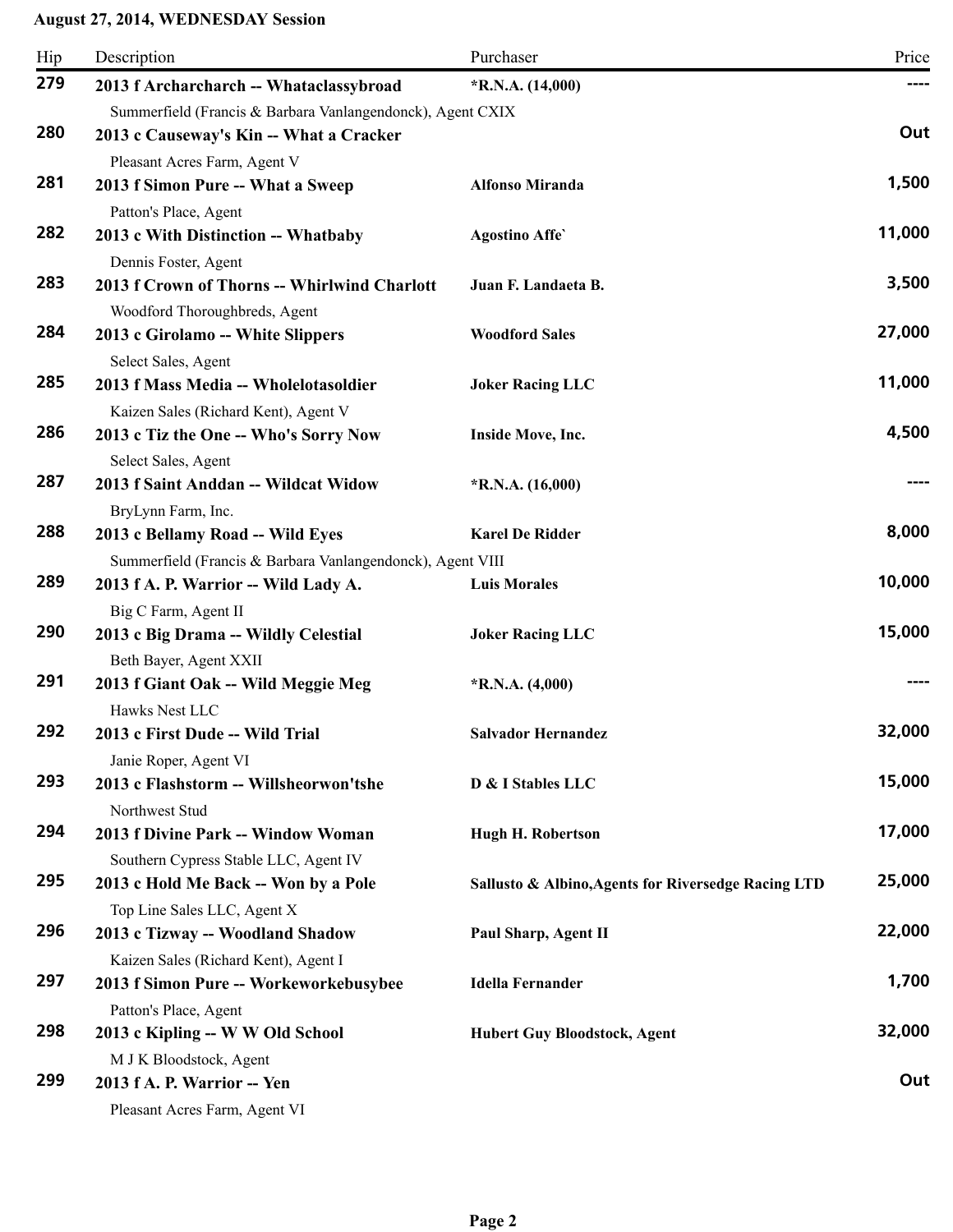| Hip | Description                                               | Purchaser                                    | Price    |
|-----|-----------------------------------------------------------|----------------------------------------------|----------|
| 300 | 2013 c Flashstorm -- You Know It's True                   | Doble Jak Investments LLC & Gelfenstein Farm | 55,000   |
|     | Northwest Stud                                            |                                              |          |
| 301 | 2013 c Benny the Bull -- You Mecke Me Crazy               | <b>Zack Fisher</b>                           | 1,000    |
|     | TdM Sales (Tristan & Valery de Meric), Agent XVI          |                                              |          |
| 302 | 2013 f Pomeroy -- Your Gorgeous                           | $*$ R.N.A. $(9,500)$                         |          |
|     | Red Sunset Farm                                           |                                              |          |
| 303 | 2013 f Leroidesanimaux (BRZ) -- Zamsweet                  | <b>Grand Oaks</b>                            | 38,000   |
|     | BryLynn Farm, Inc., Agent I                               |                                              |          |
| 304 | 2013 f Archarcharch -- Zarlanz                            | <b>Antonio Sano</b>                          | 1,700    |
|     | Get Away Farm                                             |                                              |          |
| 305 | 2013 c Rock Hard Ten -- Zenna the Ruler                   | $*R.N.A. (27,000)$                           |          |
|     | Eidsvold Meadow, Agent                                    |                                              |          |
| 306 | 2013 c Telling -- Zipp Six Fifty                          | <b>Sun Thoroughbred</b>                      | 4,000    |
|     | Thoroughstock, Agent IV                                   |                                              |          |
| 307 | 2013 f Benny the Bull -- Acallabove                       | $*R.N.A. (9,000)$                            |          |
|     | Tradewinds Farm, Agent                                    |                                              |          |
| 308 | 2013 c Cowtown Cat -- Accomplishment                      | <b>Joker Racing LLC</b>                      | 5,500    |
|     | Journeyman Bloodstock Services, Inc.                      |                                              |          |
|     | (Brent & Crystal Fernung), Agent                          |                                              |          |
| 309 | 2013 c Afleet Alex -- Acting Proper                       |                                              | Out      |
|     | Beth Bayer, Agent XXXIII                                  |                                              |          |
| 310 | 2013 f Paddy O'Prado -- Adalgisa                          | <b>Juan Carlos Govea</b>                     | 13,000   |
|     | <b>First Finds</b>                                        |                                              |          |
| 311 | 2013 f Pomeroy -- Adding Alpha                            | <b>Mays Farm</b>                             | 3,000    |
|     | The Acorn LLC, Agent IV                                   |                                              |          |
| 312 | 2013 c Latent Heat -- Admirer                             | <b>Christy Whitman</b>                       | PS 7,000 |
|     | M J K Bloodstock, Agent                                   |                                              |          |
| 313 | 2013 f In Summation -- Adriatic Storm                     |                                              | Out      |
|     | Top Line Sales LLC, Agent IV                              |                                              |          |
| 314 | 2013 f Indy Wind -- Aerocat                               | <b>Vladimir Kazakov</b>                      | 8,500    |
|     | Summerfield (Francis & Barbara Vanlangendonck), Agent XLI |                                              |          |
| 315 | 2013 c General Quarters -- Afleet Canadian                | T & M Limited Partnership                    | 13,000   |
|     | Pleasant Acres Farm, Agent VIII                           |                                              |          |
| 316 | 2013 f High Cotton -- Aggressive Broad                    | <b>Joker Racing LLC</b>                      | 5,500    |
|     | Greystone Manor Farm                                      |                                              |          |
| 317 | 2013 f Crown of Thorns -- Agnes Rose                      | <b>Jose Juan Vazquez</b>                     | 1,200    |
|     | Woodford Thoroughbreds, Agent                             |                                              |          |
| 318 | 2013 f Gottcha Gold -- A Gold Moment                      | $*$ R.N.A. $(0)$                             |          |
|     | Hawks Nest LLC                                            |                                              |          |
| 319 | 2013 f Flashstorm -- Akonite                              | <b>Dancing Wind Stables LLC</b>              | 22,000   |
|     | Northwest Stud                                            |                                              |          |
| 320 | 2013 f First Dude -- Alamotta                             | <b>Joker Racing LLC</b>                      | 20,000   |
|     | Stuart Morris, Agent X                                    |                                              |          |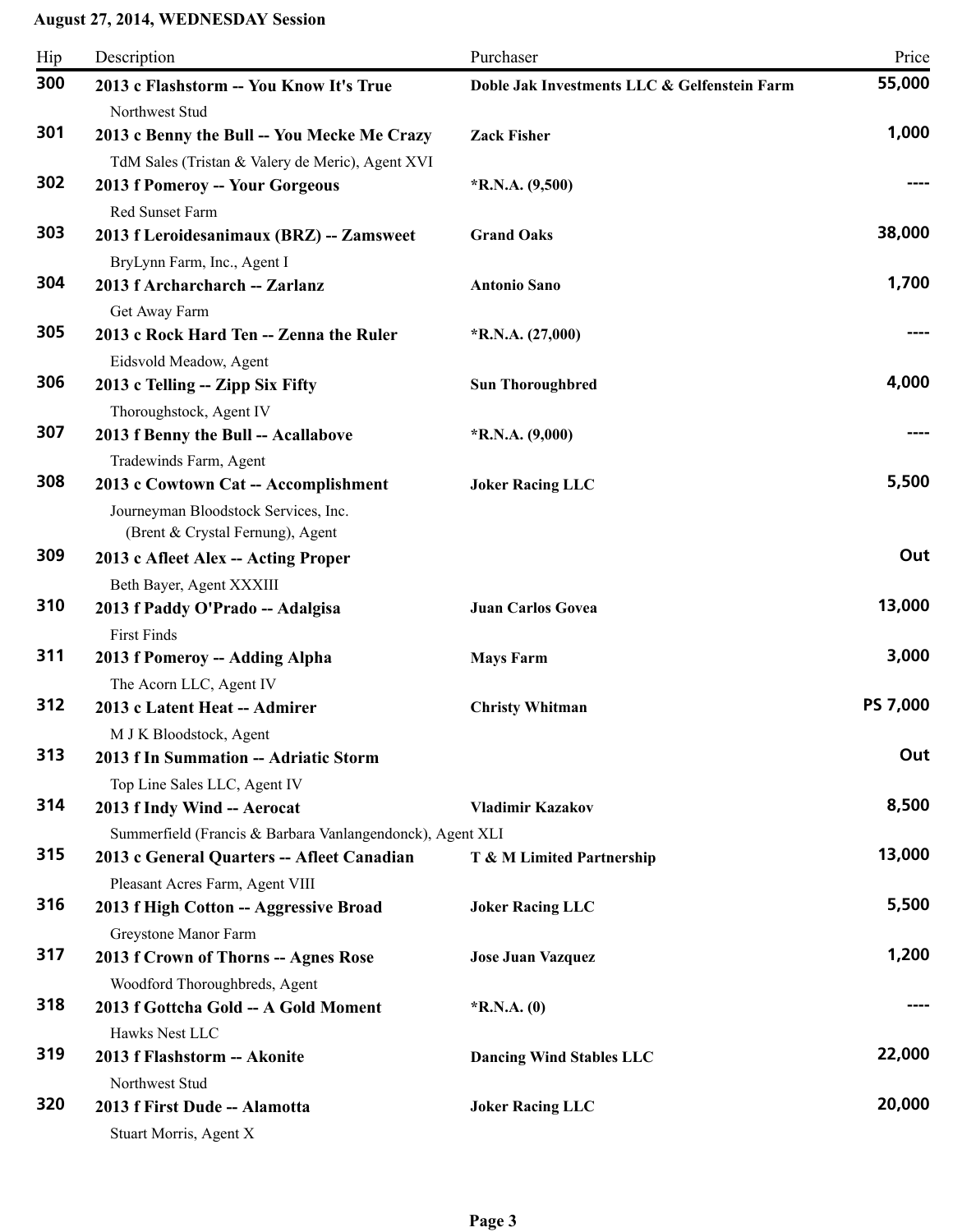| Hip | Description                                                  | Purchaser                          | Price           |
|-----|--------------------------------------------------------------|------------------------------------|-----------------|
| 321 | 2013 c Yesbyjimminy -- Albright                              | $*R.N.A. (2,500)$                  |                 |
|     | I. C. Stables, Agent I                                       |                                    |                 |
| 322 | 2013 f Mach Ride -- Alie's Dolly                             | <b>Arturo Rodriguez</b>            | 4,000           |
|     | Pelican State Thoroughbreds, Agent III                       |                                    |                 |
| 323 | 2013 c Cowtown Cat -- Alleged World                          | $*R.N.A. (3,500)$                  |                 |
|     | Summerfield (Francis & Barbara Vanlangendonck), Agent XLVIII |                                    |                 |
| 324 | 2013 c Niagara Causeway -- Alleycat Coat                     | <b>Ocala West Won</b>              | 1,000           |
|     | <b>Black Type Stables</b>                                    |                                    |                 |
| 325 | 2013 c Cowtown Cat -- All Two One                            | <b>Still Thirsty</b>               | 3,000           |
|     | Stuart Morris, Agent XIV                                     |                                    |                 |
| 326 | 2013 c In Summation -- A Lot of Drops<br>Hawks Nest LLC      | $*$ R.N.A. $(4,000)$               |                 |
| 327 | 2013 c Kennedy -- Always Love                                | Inside Move, Inc.                  | 12,000          |
|     | Select Sales, Agent                                          |                                    |                 |
| 328 | 2013 c Big Drama -- Amada                                    | $*R.N.A. (15,000)$                 |                 |
|     | Summerfield (Francis & Barbara Vanlangendonck), Agent XXV    |                                    |                 |
| 329 | 2013 f Tiz the One -- Amarelle                               |                                    | Out             |
|     | Pleasant Acres Farm, Agent IV                                |                                    |                 |
| 330 | 2013 c Crown of Thorns -- Ambition Unbridled                 | <b>Rebel Horse Ventures LLC</b>    | 20,000          |
|     | Woodford Thoroughbreds, Agent                                |                                    |                 |
| 331 | 2013 f Tiz the One -- Amble                                  | John Jerdee                        | 4,000           |
|     | Summerfield (Francis & Barbara Vanlangendonck), Agent CXV    |                                    |                 |
| 332 | 2013 c Line of David -- American Dollar                      | <b>Agostino Affe</b>               | 4,000           |
|     | Summerfield (Francis & Barbara Vanlangendonck), Agent LXXIII |                                    |                 |
| 333 | 2013 f Sightseeing -- American Heiress                       | <b>Agostino Affe</b>               | 6,500           |
|     | Beth Bayer, Agent XII                                        |                                    |                 |
| 334 | 2013 f High Cotton -- Amoramente                             | Louis F. Jolin, Agent              | 1,200           |
|     | Sue Vacek, Agent                                             |                                    |                 |
| 335 | 2013 c Songandaprayer -- Amys Ransom                         | $*R.N.A. (8,000)$                  |                 |
|     | All Dreams Equine, Agent                                     |                                    |                 |
| 336 | 2013 f J P's Gusto -- Angel of Bataan                        | <b>Two Sharp Hats</b>              | <b>PS 5,000</b> |
|     | Abbie Road Farm (Lisa McGreevy), Agent                       |                                    |                 |
| 337 | 2013 c Pomeroy -- Anniesgothebeat                            | <b>Joseph Besecker</b>             | 15,000          |
|     | TdM Sales (Tristan & Valery de Meric), Agent VIII            |                                    |                 |
| 338 | 2013 c Rock Hampton -- Anythingispossible                    | $*R.N.A. (10,000)$                 |                 |
|     | Ric Deg Farm (Luisa Degwitz)                                 |                                    |                 |
| 339 | 2013 c Munnings -- Apert                                     | Hemingway Racing and Training, LLC | PS 12,000       |
|     | Get Away Farm                                                |                                    |                 |
| 340 | 2013 c Exclusive Quality -- Appealing Fool                   | <b>Andreas Psarras</b>             | 10,000          |
|     | Peggy S. Dellheim LLC, Agent III                             |                                    |                 |
| 341 | 2013 c Old Fashioned -- Apterous                             | Hemingway Racing and Training, LLC | 8,000           |
|     | All Dreams Equine, Agent I                                   |                                    |                 |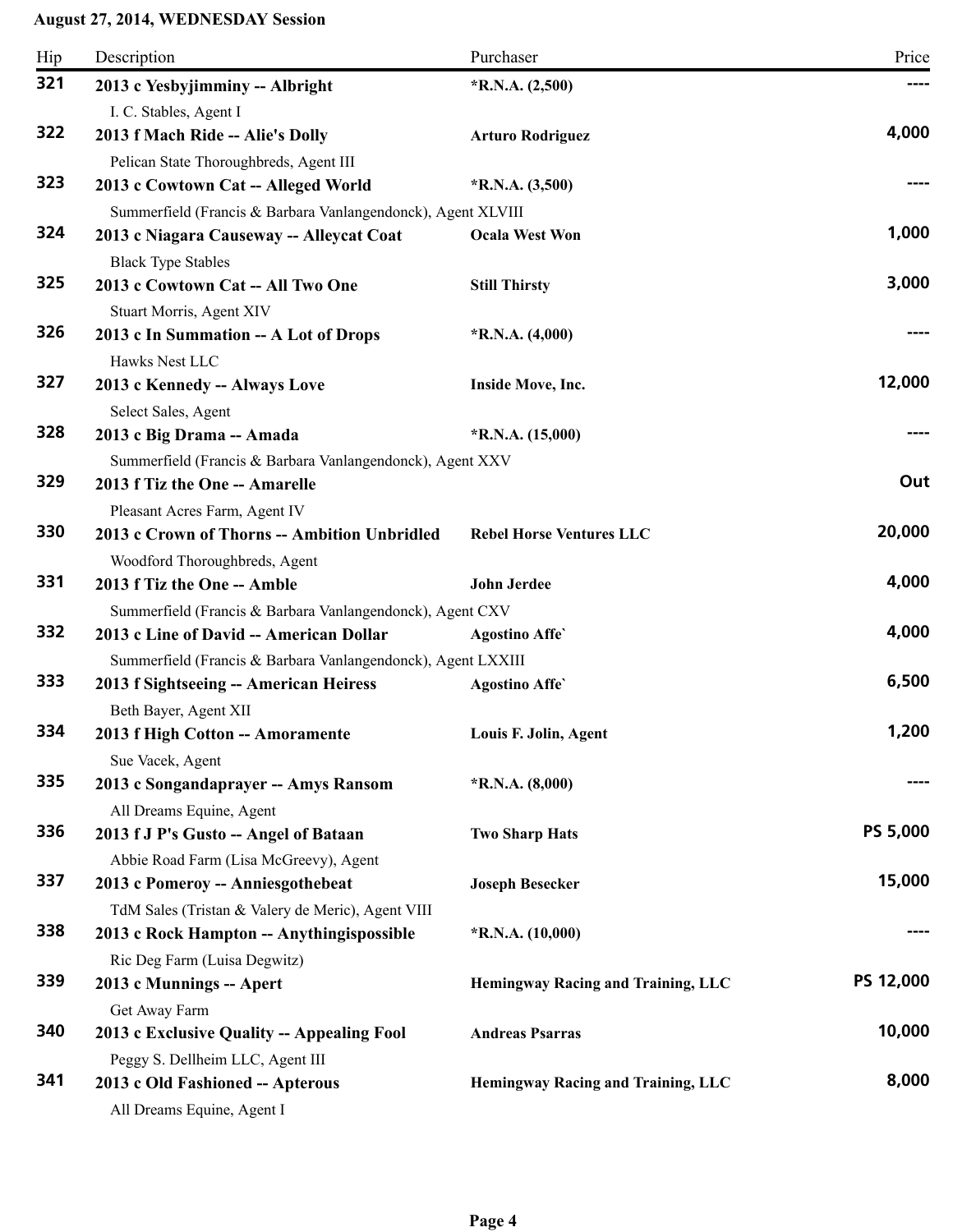| Hip | Description                                                                                                                     | Purchaser                     | Price  |
|-----|---------------------------------------------------------------------------------------------------------------------------------|-------------------------------|--------|
| 342 | 2013 f Afleet Alex -- Arcanum                                                                                                   | <b>Antonio Sano</b>           | 15,000 |
| 343 | TdM Sales (Tristan & Valery de Meric), Agent VIII<br>2013 c Circular Quay -- Archeress<br>Journeyman Bloodstock Services, Inc.  | <b>Arboritanza Racing LLC</b> | 15,000 |
| 344 | (Brent & Crystal Fernung), Agent<br>2013 c Drosselmeyer -- Are You Kidding<br><b>First Finds</b>                                |                               | Out    |
| 345 | 2013 c Put It Back -- Ariel Bright<br>The Acorn LLC, Agent II                                                                   | <b>Patrick Hoppel</b>         | 17,000 |
| 346 | 2013 c Cowtown Cat -- Arundel<br>Beth Bayer, Agent XVII                                                                         | $*R.N.A. (5,000)$             |        |
| 347 | 2013 c Any Given Saturday -- Asanti<br>M. Perez                                                                                 | <b>Eric Aquino</b>            | 17,000 |
| 348 | 2013 f Put It Back -- A Sea Trippi<br>TdM Sales (Tristan & Valery de Meric), Agent II                                           | Eduardo Azpurua, Jr.          | 2,500  |
| 349 | 2013 f Put It Back -- A Special Toast<br>Beth Bayer, Agent LV                                                                   | $*R.N.A. (6,500)$             |        |
| 350 | 2013 c Leroidesanimaux (BRZ) -- Astella<br>Sue Vacek, Agent II                                                                  | Raimundo Araujo               | 8,000  |
| 351 | 2013 c Causeway's Kin -- Atticus's Woman<br>Big C Farm, Agent                                                                   | <b>Hugh H. Robertson</b>      | 17,000 |
| 352 | Withdrawn                                                                                                                       |                               | Out    |
| 353 | 2013 f High Cotton -- Aztec Sally                                                                                               | <b>Team Work Racing Corp.</b> | 17,000 |
| 354 | TdM Sales (Tristan & Valery de Meric), Agent XIV<br>2013 f Leroidesanimaux (BRZ) -- Baby Doll<br>Pleasant Acres Farm, Agent VII |                               | Out    |
| 355 | 2013 f United States -- Back to Glory<br>Northwest Stud                                                                         | <b>Manuel Hernandez</b>       | 1,500  |
| 356 | 2013 c Gottcha Gold -- Backtothebooks<br>Kelli Mitchell, Agent III                                                              | $*R.N.A. (5,700)$             | ----   |
| 357 | 2013 f City Place -- Baliwink<br>Turtle Pond Farm                                                                               | $*R.N.A. (8,000)$             |        |
| 358 | 2013 f Singing Saint -- Bambuyan<br>Hidden Horse Bloodstock LLC                                                                 | $*R.N.A. (17,000)$            |        |
| 359 | 2013 f Regal Ransom -- Bandanna Lady<br>Perrone Sales, Ltd., Agent II                                                           | <b>Steve Simon</b>            | 7,000  |
| 360 | 2013 f General Quarters -- Bay of Gold<br>Summerfield (Francis & Barbara Vanlangendonck), Agent XXV                             |                               | Out    |
| 361 | 2013 c Mast Track -- Beach Trick<br>New Hope LLC                                                                                | $*$ R.N.A. $(2,500)$          |        |
| 362 | 2013 f Temple City -- Beastlie Moon<br>Peggy S. Dellheim LLC, Agent I                                                           | Inside Move, Inc.             | 13,000 |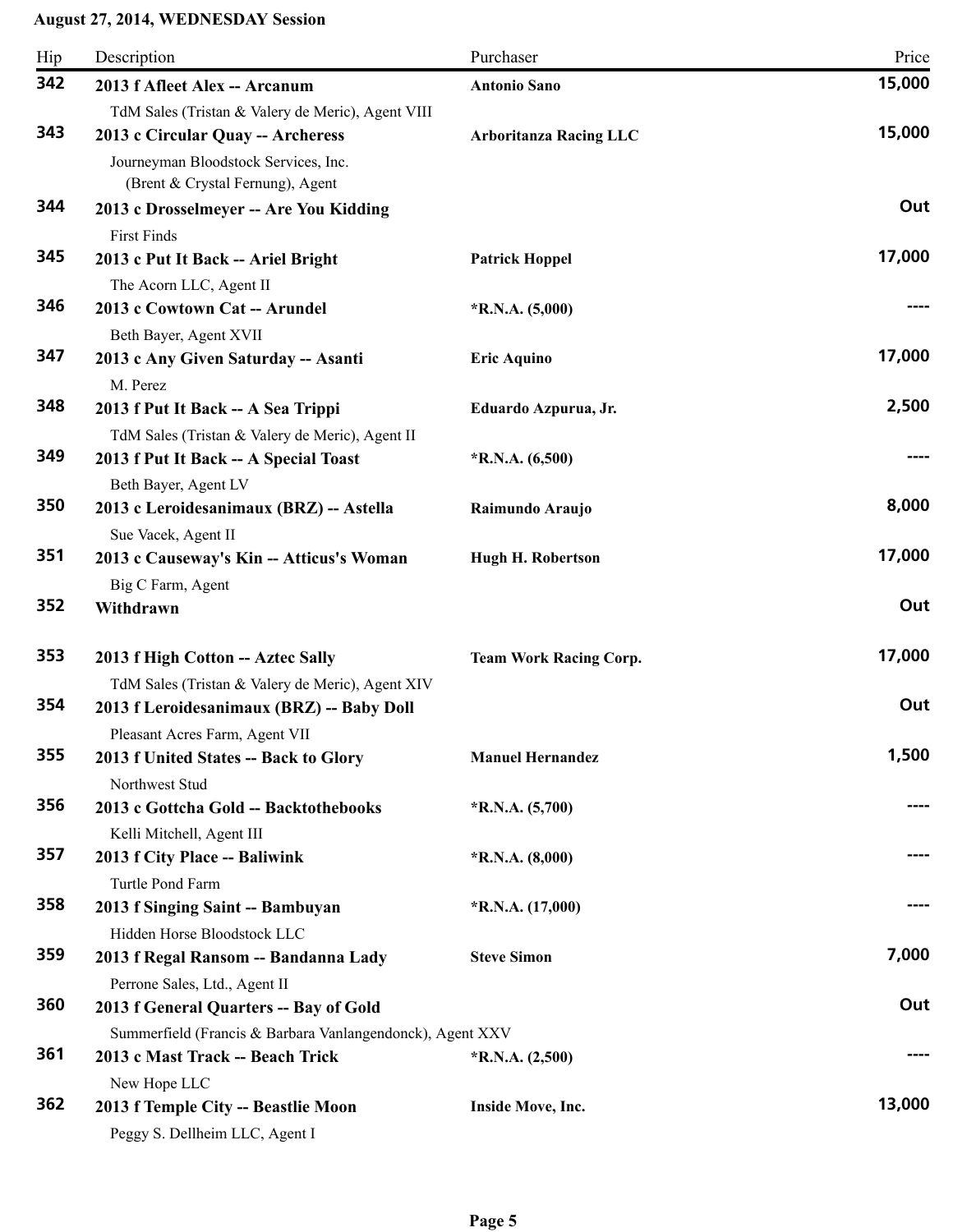| Hip | Description                                                                                                            | Purchaser                          | Price     |
|-----|------------------------------------------------------------------------------------------------------------------------|------------------------------------|-----------|
| 363 | 2013 c Leroidesanimaux (BRZ) -- Beautiful Image *R.N.A. (17,000)<br>Southern Breeze Ranch, Agent III                   |                                    |           |
| 364 | 2013 c Two Step Salsa -- Beautifully<br>Two Sharp Hats                                                                 | <b>Salvador Hernandez</b>          | 15,000    |
| 365 | 2013 c Super Saver -- Beautiful Style<br>Beth Bayer, Agent XXXIII                                                      | <b>Clermont Stable</b>             | PS 22,000 |
| 366 | 2013 c High Cotton -- Because I Like It<br>Summerfield (Francis & Barbara Vanlangendonck), Agent XCII                  |                                    | Out       |
| 367 | 2013 f High Cotton -- Believeittobeaver<br>Southern Breeze Ranch, Agent for Hidden River Farm                          | <b>Francisco Alanis</b>            | 4,500     |
| 368 | 2013 f Neko Bay -- Bella Marie<br>Moreau Bloodstock Int'l, Inc., Agent III                                             | <b>Alfonso Miranda</b>             | 1,500     |
| 369 | 2013 f Girolamo -- Bella Trella<br>TdM Sales (Tristan & Valery de Meric), Agent V                                      | <b>Gelfenstein Farm</b>            | 15,000    |
| 370 | 2013 c Here Comes Ben -- Bent On Glory<br>Summerfield (Francis & Barbara Vanlangendonck), Agent for<br>Stonecliff Farm | McMahon and Hill Bloodstock, Agent | 31,000    |
| 371 | 2013 c Bob and John -- Berdelia<br>Andy Cant, Agent                                                                    | <b>Pierre Kleinubing</b>           | 8,000     |
| 372 | 2013 c In Summation -- Best Friend<br>Beth Bayer, Agent XVII                                                           | <b>Joker Racing LLC</b>            | 14,000    |
| 373 | 2013 f Adios Charlie -- Betsy Blue<br>Oakleaf Farm (Liz & Norman Wilson), Agent III                                    | <b>Steve Long Thoroughbreds</b>    | 24,000    |
| 374 | 2013 c Leroidesanimaux (BRZ) -- Big Gem (ARG) Ocala West Won<br>Randy Bradshaw                                         |                                    | 8,000     |
| 375 | 2013 c A. P. Warrior -- Black Bottom<br>Turtle Pond Farm                                                               | $*$ R.N.A. $(2,000)$               |           |
| 376 | 2013 c Milwaukee Brew -- Black Point<br>Kaizen Sales (Richard Kent), Agent VI                                          | $*R.N.A. (7,500)$                  |           |
| 377 | 2013 c Two Step Salsa -- Blindfold<br>Summerfield (Francis & Barbara Vanlangendonck), Agent XIX                        | <b>Eisaman Equine</b>              | 30,000    |
| 378 | 2013 f Ready's Image -- Bling It On<br>Beth Bayer, Agent XII                                                           | <b>Barry Berkelhammer, Agent</b>   | 16,000    |
| 379 | 2013 f Boastful -- Blondies Miracle<br>Jose Munoz, Agent I                                                             | $*$ R.N.A. $(3,000)$               |           |
| 380 | 2013 f Repent -- Bodua<br>Big Easy, Agent II                                                                           |                                    | Out       |
| 381 | 2013 c Pomeroy -- Boldest of All                                                                                       | <b>Raidel Gonzalez</b>             | 2,500     |
| 382 | Pelican State Thoroughbreds, Agent IV<br>2013 f Twirling Candy -- Boozin' Susan                                        | Whitehall Lane et al               | 18,000    |
| 383 | Summerfield (Francis & Barbara Vanlangendonck), Agent XLV<br>2013 f Gone Astray -- Boss Lady<br>Northwest Stud         |                                    | Out       |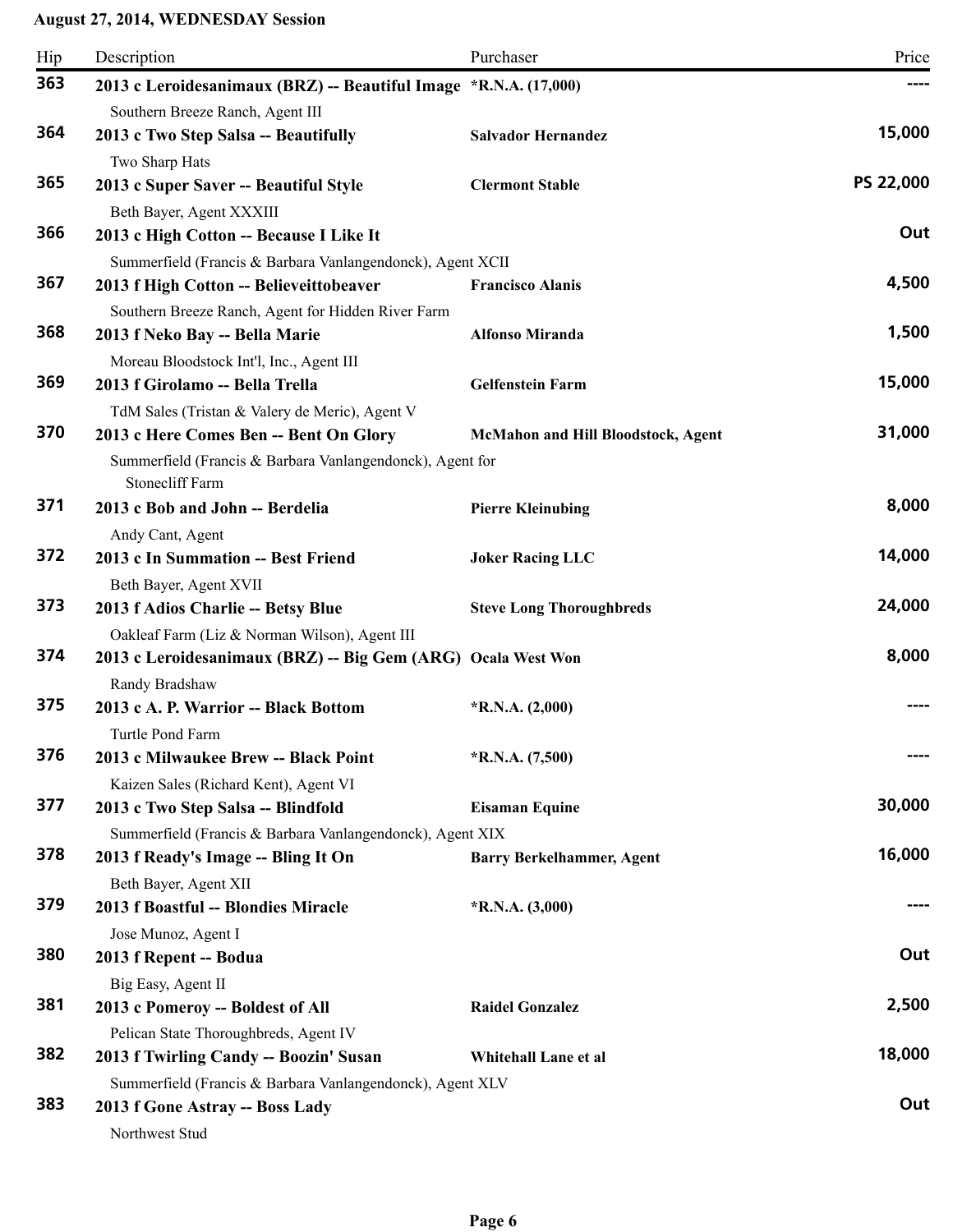| Hip | Description                                                  | Purchaser                     | Price     |
|-----|--------------------------------------------------------------|-------------------------------|-----------|
| 384 | 2013 c North Light (IRE) -- Bou's Shadow                     | <b>Ocala West Won</b>         | 4,000     |
|     | Kaizen Sales (Richard Kent), Agent VI                        |                               |           |
| 385 | 2013 f Montbrook -- Bouvet                                   | <b>Laurence F. Leavy</b>      | PS 16,000 |
|     | Elite Equine, Agent V                                        |                               |           |
| 386 | 2013 c Cowtown Cat -- Brackley Babe                          | <b>Doble Jak</b>              | 10,000    |
|     | Summerfield (Francis & Barbara Vanlangendonck), Agent XCVIII |                               |           |
| 387 | 2013 f Greatness -- Brandy Brandy                            | <b>Flynt Fesmire</b>          | 3,500     |
|     | Turtle Pond Farm                                             |                               |           |
| 388 | 2013 c Greatness -- Brandy O'Brien                           | $*R.N.A. (3,000)$             |           |
|     | Turtle Pond Farm                                             |                               |           |
| 389 | 2013 f Leroidesanimaux (BRZ) -- Breathtakingly               | $*R.N.A. (12,000)$            |           |
|     | <b>Black Type Stables</b>                                    |                               |           |
| 390 | 2013 c Put It Back -- Brewmatic                              | Sekye Co.                     | 7,500     |
|     | Summerfield (Francis & Barbara Vanlangendonck), Agent LXXIX  |                               |           |
| 391 | 2013 c High Cotton -- Bridget of Eire                        | <b>Arboritanza Racing LLC</b> | 20,000    |
|     | Price Thoroughbreds LLC                                      |                               |           |
| 392 | 2013 c City Place -- Bridge to Gold                          | $*R.N.A. (8,500)$             |           |
|     | Price Thoroughbreds LLC                                      |                               |           |
| 393 | 2013 c City Place -- Britten's Beauty                        |                               | Out       |
|     | Beth Bayer, Agent XLVI                                       |                               |           |
| 394 | 2013 f Awesome of Course -- Broad Issue                      | $*R.N.A. (2,000)$             |           |
|     | Journeyman Bloodstock Services, Inc.                         |                               |           |
|     | (Brent & Crystal Fernung), Agent                             |                               |           |
| 395 | 2013 f Bluegrass Cat -- Broad Picture                        | T & M Limited Partnership     | 5,000     |
|     | Summerfield (Francis & Barbara Vanlangendonck), Agent V      |                               |           |
| 396 | 2013 f Crown of Thorns -- Brunilda (ARG)                     | <b>Ocala West Won</b>         | 5,000     |
|     | Woodford Thoroughbreds, Agent                                |                               |           |
| 397 | 2013 f Milwaukee Brew -- Byebyebabybyebye                    | <b>Raul Bahena</b>            | 8,000     |
|     | Kaizen Sales (Richard Kent), Agent VI                        |                               |           |
| 398 | 2013 f Bellamy Road -- Calamity Girl                         | <b>Sunshine Equine</b>        | 17,000    |
|     | Tanner Wingo, Agent IV                                       |                               |           |
| 399 | 2013 f J P's Gusto -- Cali Cali                              | $*R.N.A. (13,000)$            |           |
|     | Potrero Stables, Agent III                                   |                               |           |
| 400 | 2013 f Even the Score -- Calma Prado                         | <b>Guillaume Bete</b>         | 20,000    |
|     | Elite Equine, Agent VI                                       |                               |           |
| 401 | 2013 c Langfuhr -- Came Through                              | $*R.N.A. (9,000)$             |           |
|     | Summerfield (Francis & Barbara Vanlangendonck), Agent XLI    |                               |           |
| 402 | 2013 f High Cotton -- Camy                                   | <b>Kim Wingo</b>              | 8,000     |
|     | Hawks Nest LLC                                               |                               |           |
| 403 | 2013 c Kennedy -- Caney Creek                                |                               | Out       |
|     | Select Sales, Agent                                          |                               |           |
| 404 | 2013 c A. P. Warrior - Cape Town Queen                       | <b>Vladimir Kazakov</b>       | 1,500     |
|     | Summerfield (Francis & Barbara Vanlangendonck), Agent CXVIII |                               |           |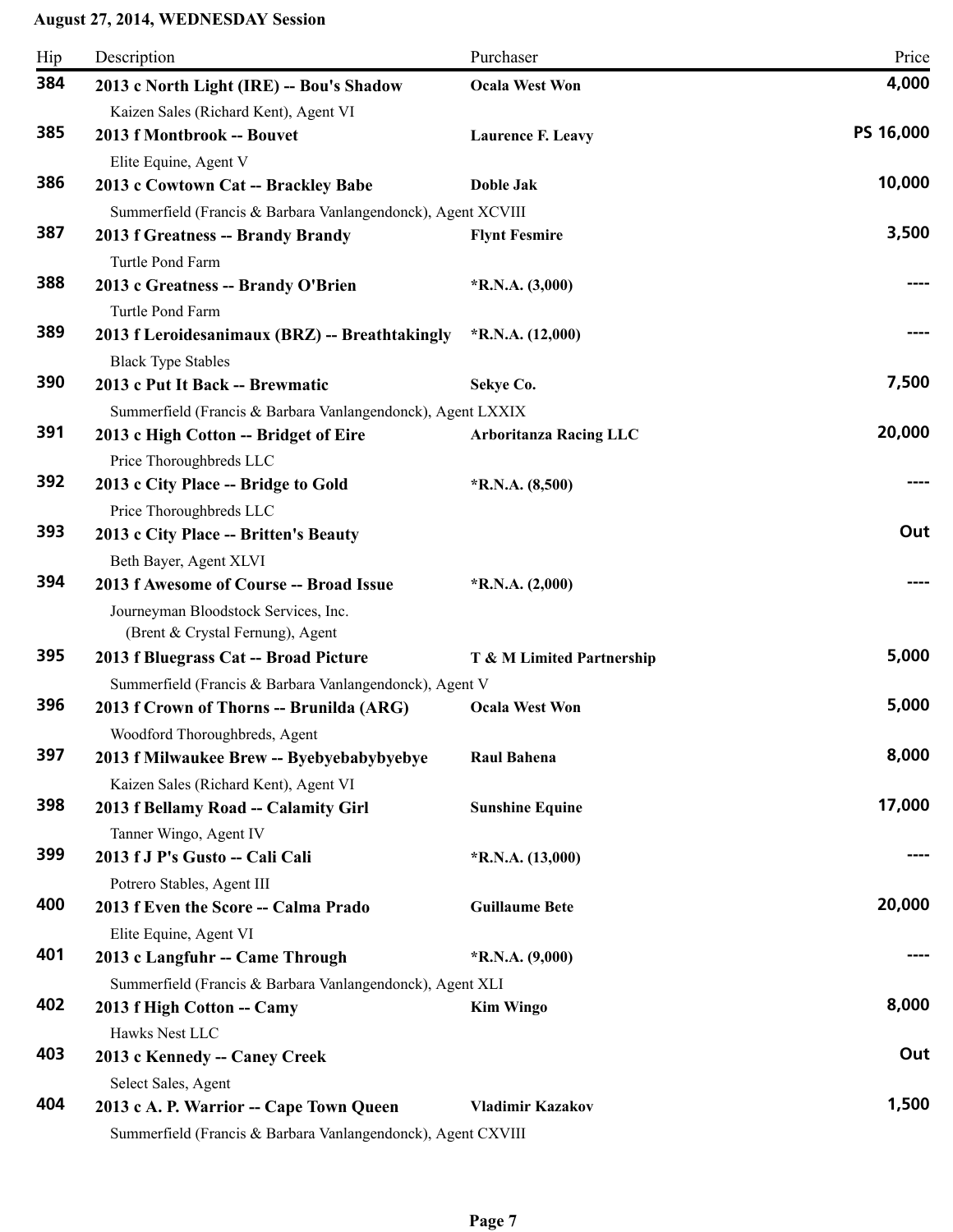| Hip | Description                                                                          | Purchaser                           | Price     |
|-----|--------------------------------------------------------------------------------------|-------------------------------------|-----------|
| 405 | 2013 c Regal Ransom -- Carambola                                                     |                                     | Out       |
|     | Woodford Thoroughbreds, Agent                                                        |                                     |           |
| 406 | 2013 c Line of David -- Career Year                                                  | <b>Two Sharp Hats</b>               | 5,000     |
|     | Beth Bayer, Agent XII                                                                |                                     |           |
| 407 | 2013 f Gone Astray -- Carpathian                                                     | <b>Adrian Enriquez</b>              | 8,500     |
|     | TdM Sales (Tristan & Valery de Meric), Agent VI                                      |                                     |           |
| 408 | 2013 f Philanthropist -- Cascina                                                     | <b>Nick Gonzalez</b>                | 1,200     |
|     | Caballo Grande, Agent III                                                            |                                     |           |
| 409 | 2013 c Niagara Causeway -- Cashel                                                    | *R.N.A. $(1,000)$                   |           |
|     | M. Perez                                                                             |                                     |           |
| 410 | 2013 c Indygo Shiner -- Casseopia                                                    | <b>Clermont Stable</b>              | PS 15,000 |
|     | G.T.M. Corp.                                                                         |                                     |           |
| 411 | 2013 c In Summation -- Catch Me Deputy                                               | <b>Willie D. Murphy</b>             | 8,500     |
|     | Oakleaf Farm (Liz & Norman Wilson)                                                   |                                     |           |
| 412 | 2013 c Private Vow -- Cat's M. D.                                                    | $*$ R.N.A. $(6,000)$                |           |
|     | Summerfield (Francis & Barbara Vanlangendonck), Agent CXV                            |                                     |           |
| 413 | 2013 f Backtalk -- Caught Kissing                                                    | $*R.N.A. (4,000)$                   |           |
|     | Two Sharp Hats                                                                       |                                     |           |
| 414 | 2013 c Discreet Cat -- Cayman Colada                                                 | <b>Clovis Crane</b>                 | PS 15,000 |
|     | Abbie Road Farm (Lisa McGreevy), Agent VIII                                          |                                     |           |
| 415 | 2013 c Maimonides -- Centerfold                                                      | <b>Alvidal Racing Stable</b>        | 6,000     |
|     | Pelican State Thoroughbreds, Agent IV                                                |                                     |           |
| 416 | 2013 c Wildcat Heir -- Chacana                                                       |                                     | Out       |
|     | Summerfield (Francis & Barbara Vanlangendonck), Agent X                              |                                     |           |
| 417 | 2013 f Desert Party -- Chandelle No. Five                                            | <b>Randy Bradshaw</b>               | 14,000    |
|     | Tanner Wingo, Agent VI                                                               |                                     |           |
| 418 | 2013 f Sarava -- Change of Mind                                                      | <b>Cristino Dominguez</b>           | 1,000     |
|     | Sue Vacek, Agent VI                                                                  |                                     |           |
| 419 | 2013 f Super Saver -- Chantilly Lady                                                 | <b>Hendry Training Stables LLC</b>  | 22,000    |
|     | Summerfield (Francis & Barbara Vanlangendonck), Agent XVIII                          |                                     |           |
| 420 | 2013 c U S Ranger -- Charge d'Affaires                                               | $*R.N.A. (29,000)$                  |           |
|     | Top Line Sales LLC, Agent XI                                                         |                                     |           |
| 421 | 2013 c Big Drama -- Charity Event                                                    | <b>Mellon Patch Inc.</b>            | 30,000    |
|     | <b>First Finds</b>                                                                   |                                     |           |
| 422 | 2013 c Yes It's True -- Charlotte's Di                                               | $*R.N.A. (24,000)$                  |           |
|     |                                                                                      |                                     |           |
| 423 | Blake-Albina Thoroughbred Services LLC, Agent IV<br>2013 f Value Plus -- Charm Spell | <b>Angel Alejandro Roman</b>        | 6,000     |
|     |                                                                                      |                                     |           |
| 424 | Big C Farm, Agent                                                                    |                                     | 10,000    |
|     | 2013 c J P's Gusto -- Cheeky Monkey                                                  | <b>Quarter Pole Enterprises LLC</b> |           |
| 425 | M. Perez, Agent                                                                      |                                     |           |
|     | 2013 c With Distinction -- Chelle Spendabuck                                         | $*R.N.A. (14,000)$                  |           |
|     | Las Palmas Farm, Agent                                                               |                                     |           |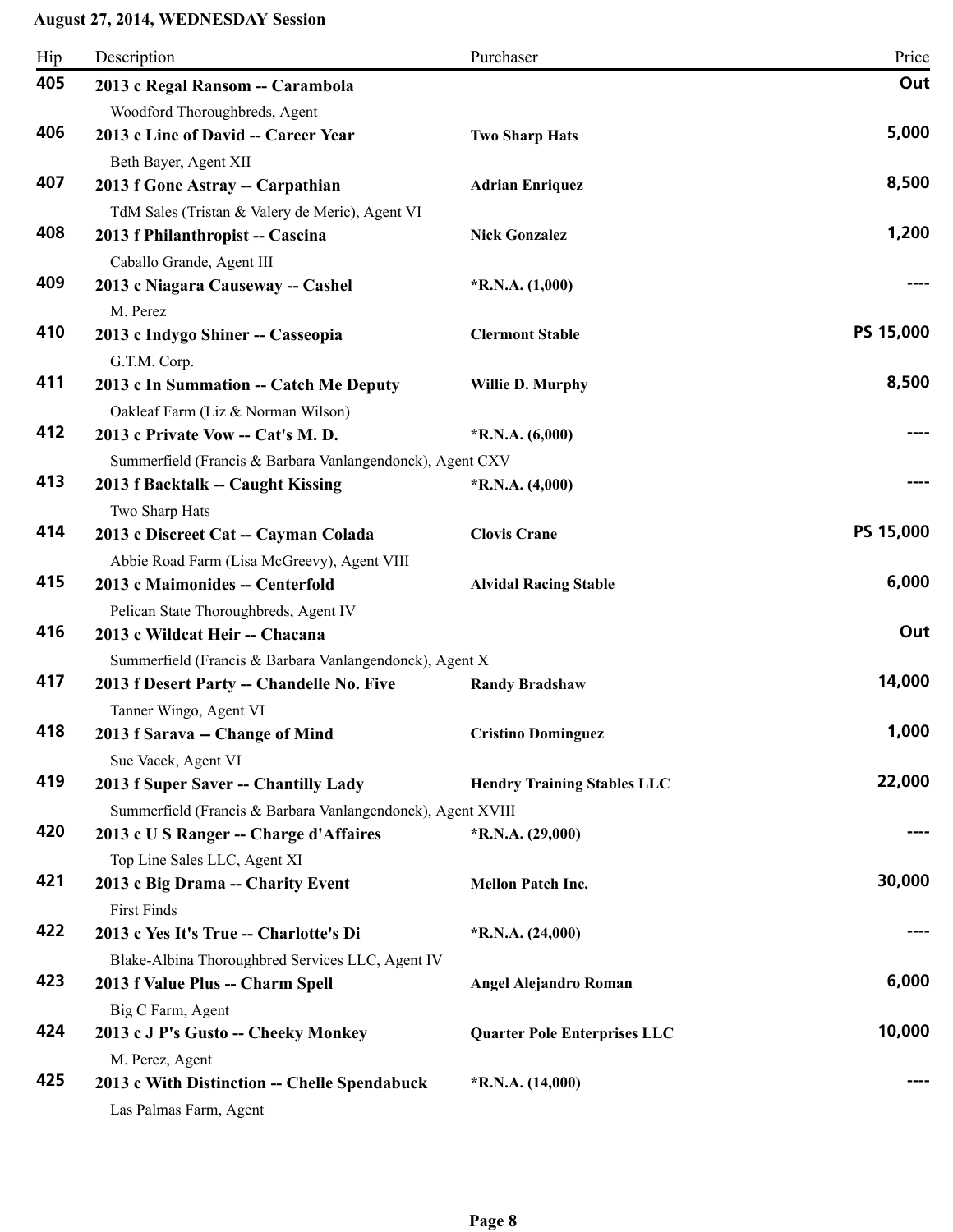| Hip | Description                                                              | Purchaser                                      | Price  |
|-----|--------------------------------------------------------------------------|------------------------------------------------|--------|
| 426 | 2013 f E Dubai -- Cherokee Ribbon                                        | <b>Clovis Crane</b>                            | 5,000  |
|     | Select Sales, Agent                                                      |                                                |        |
| 427 | 2013 f High Cotton -- Cheyenne Queen                                     | $*R.N.A. (7,000)$                              |        |
| 428 | Southern Cypress Stable LLC, Agent I                                     |                                                | 1,000  |
|     | 2013 f Red Giant -- Chickenpotpie                                        | Jhair Galvan                                   |        |
| 429 | Select Sales, Agent<br>2013 f First Defence -- Chicoutimi                | $*R.N.A. (5,000)$                              |        |
|     | Summerfield (Francis & Barbara Vanlangendonck), Agent LXXIII             |                                                |        |
| 430 | 2013 c Touch Gold -- Chocolotta                                          | <b>Jhair Galvan</b>                            | 8,500  |
|     | Bobby Jones Equine LLC, Agent IV                                         |                                                |        |
| 431 | 2013 f Cowtown Cat -- Choobloo                                           | $*R.N.A. (9,000)$                              |        |
|     | Journeyman Bloodstock Services, Inc.<br>(Brent & Crystal Fernung), Agent |                                                |        |
| 432 | 2013 f Maimonides -- Chordette                                           | Ruben A. Rodriguez                             | 2,200  |
|     | Summerfield (Francis & Barbara Vanlangendonck), Agent CXX                |                                                |        |
| 433 | 2013 c Crown of Thorns -- Chorus Music                                   | <b>Colex Racing</b>                            | 25,000 |
|     | Woodford Thoroughbreds, Agent                                            |                                                |        |
| 434 | 2013 c In Summation -- Christy Grace                                     | <b>Omar Olivares-Matos</b>                     | 7,500  |
|     | Seahorse Stables, Inc. (Jo Dawn Martin), Agent                           |                                                |        |
| 435 | 2013 c Divine Park -- Chula                                              | $*R.N.A. (10,000)$                             |        |
|     | Darsan, Inc., Agent                                                      |                                                |        |
| 436 | 2013 c D' Funnybone -- Cinco Emayo                                       | P.A, Everard, Agent for David Crow             | 30,000 |
|     | Hidden Horse Bloodstock LLC                                              |                                                |        |
| 437 | 2013 c United States -- City Brook                                       | $*R.N.A. (3,000)$                              |        |
|     | Kaizen Sales (Richard Kent), Agent III                                   |                                                |        |
| 438 | 2013 f American Lion -- City Diamond                                     | <b>Margarita DeUrtubey</b>                     | 11,000 |
|     | Tanner Wingo, Agent VI                                                   |                                                |        |
| 439 | 2013 f Kodiak Kowboy -- Classy City Lady<br>Beth Bayer, Agent XLII       | <b>Team Work Horseman Group</b>                | 13,000 |
| 440 | 2013 f Mass Media -- Classys Legacy                                      | $*R.N.A. (2,000)$                              |        |
|     | Two Sharp Hats                                                           |                                                |        |
| 441 | 2013 c Frost Giant -- Clear Pouch                                        | <b>Clovis Crane</b>                            | 6,000  |
|     | Jimmy Miranda, Agent I                                                   |                                                |        |
| 442 | 2013 f Indy Wind -- Cloudy Birthday                                      | <b>Chris Morrison</b>                          | 1,700  |
|     | Kaizen Sales (Richard Kent), Agent V                                     |                                                |        |
| 443 | 2013 c Notional -- Coastland                                             | $*R.N.A. (25,000)$                             |        |
|     | Beth Hancock, Agent                                                      |                                                |        |
| 444 | 2013 c Twirling Candy -- Cold Blooded                                    | $*R.N.A. (29,000)$                             |        |
|     | Thoroughstock, Agent III                                                 |                                                |        |
| 445 | 2013 c City Place -- Colebrook Fighter                                   | <b>Circle D Thoroughbreds</b>                  | 10,000 |
|     | I. C. Stables, Agent I                                                   |                                                |        |
| 446 | 2013 f U S Ranger -- Color My Heart<br>Select Sales, Agent               | Mauk Equine Brokerage, Agent for JW Seanor DVM | 8,500  |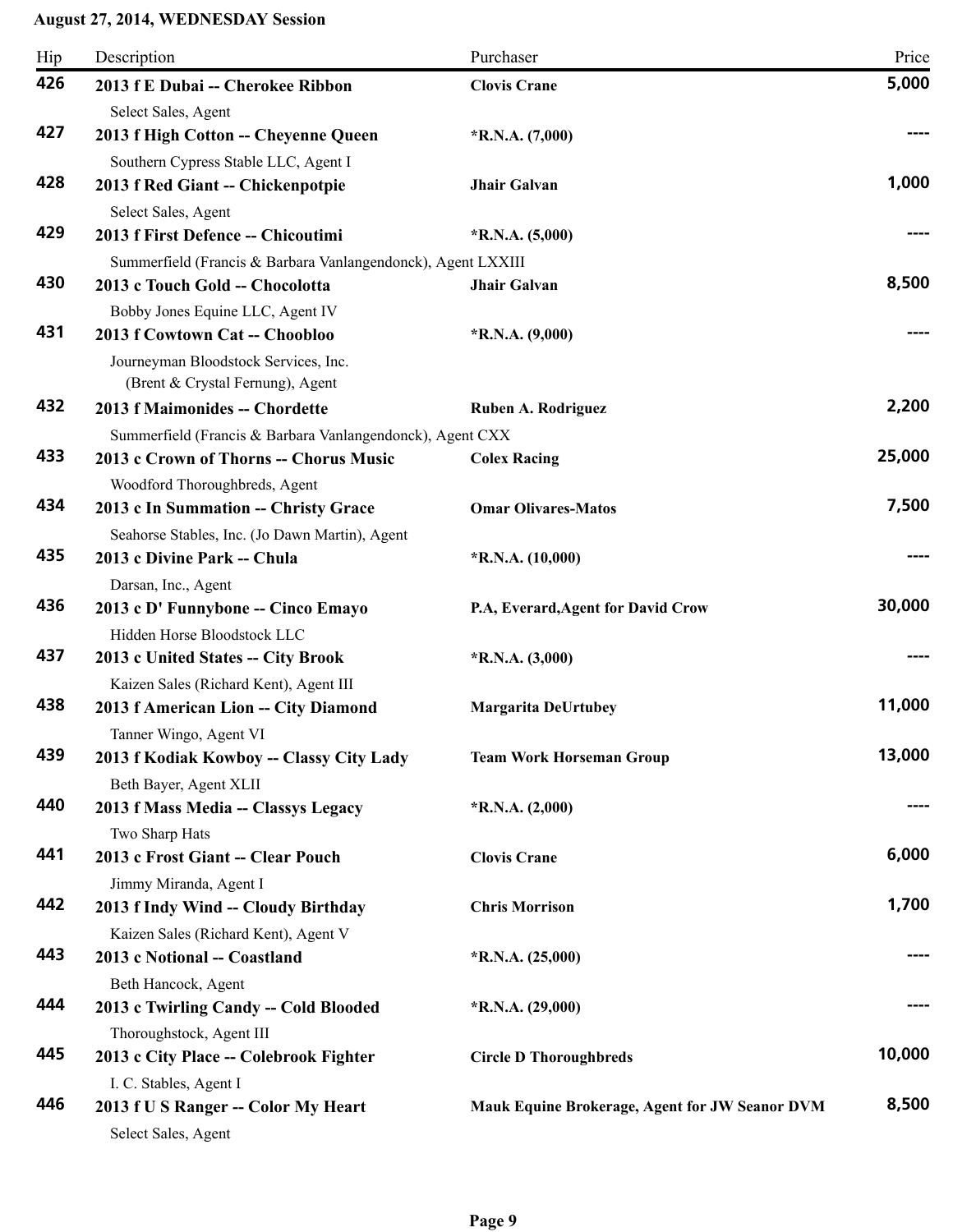| Hip | Description                                                        | Purchaser                                  | Price           |
|-----|--------------------------------------------------------------------|--------------------------------------------|-----------------|
| 447 | 2013 c Midnight Lute -- Combat Mission                             | <b>Kim Wingo</b>                           | 12,000          |
|     | Kelli Mitchell, Agent                                              |                                            |                 |
| 448 | 2013 f Belgravia -- Comfortable                                    |                                            | Out             |
|     | Whitman Sales, Agent II                                            |                                            |                 |
| 449 | 2013 f Motovato -- Company Sweep                                   | <b>Cristino Dominguez</b>                  | 1,700           |
|     | Let's Go Farm (Felicia Serafino & Becky Cooney)                    |                                            |                 |
| 450 | 2013 f Two Step Salsa -- Concert Quest                             | $*R.N.A. (12,000)$                         |                 |
|     | Get Away Farm                                                      |                                            |                 |
| 451 | 2013 f In Summation -- Conqueress                                  | <b>Aureliano Noguez</b>                    | 6,500           |
| 452 | Sue Vacek, Agent IV<br>2013 f D'wildcat -- Consider Thesource      | <b>Grassroots Training &amp; Sales LLC</b> | 20,000          |
|     | Summerfield (Francis & Barbara Vanlangendonck), Agent X            |                                            |                 |
| 453 | 2013 c Uncle Mo -- Cookngoodlookn                                  | <b>Clovis Crane</b>                        | 15,000          |
|     | <b>First Finds</b>                                                 |                                            |                 |
| 454 | 2013 c Mass Media -- Cooper Says                                   | <b>Mike McDonald, Agent</b>                | 9,500           |
|     | Aureliano Noguez                                                   |                                            |                 |
| 455 | 2013 c Hold Me Back -- Corwyna                                     | Inside Move, Inc.                          | 16,000          |
|     | Select Sales, Agent                                                |                                            |                 |
| 456 | 2013 f Noonmark -- Costly Emotion                                  | <b>Team Work Horseman Group</b>            | 1,700           |
|     | Abbie Road Farm (Lisa McGreevy), Agent IV                          |                                            |                 |
| 457 | Withdrawn                                                          |                                            | Out             |
| 458 | 2013 f Yankee Gentleman -- Cottoned On                             | <b>Eduardo Murillo</b>                     | 7,500           |
|     | Two Sharp Hats                                                     |                                            |                 |
| 459 | 2013 c Circular Quay -- Couldabeenabenz                            | $*R.N.A. (14,000)$                         |                 |
|     | Woodford Thoroughbreds, Agent                                      |                                            |                 |
| 460 | 2013 c With Distinction -- Could Be for Real                       | <b>Joker Racing LLC</b>                    | 27,000          |
|     | Summerfield (Francis & Barbara Vanlangendonck), Agent II           |                                            |                 |
| 461 | 2013 f High Cotton -- Countess Proud                               | <b>Bryan Rice</b>                          | 18,000          |
|     | Southern Cypress Stable LLC, Agent I                               |                                            |                 |
| 462 | 2013 f Get Rich Quick -- Courtney Lake                             | <b>Alfonso Miranda</b>                     | 1,000           |
|     | CoCo Ranch LLC, Agent                                              |                                            |                 |
| 463 | 2013 f Kodiak Kowboy -- Cousin Patty Jean<br>Beth Bayer, Agent XLI | <b>Team Work Racing Corp.</b>              | <b>PS 5,000</b> |
| 464 | 2013 c Flashstorm -- Cozzy Cate                                    | $*R.N.A. (7,500)$                          |                 |
|     | Northwest Stud                                                     |                                            |                 |
| 465 | 2013 c Cowboy Cal -- Crazy Cyd                                     | MTC, Inc.                                  | 30,000          |
|     | Kelli Mitchell, Agent                                              |                                            |                 |
| 466 | 2013 f Exclusive Quality -- Cry At My Wedding                      | <b>Flynt Fesmire</b>                       | 4,000           |
|     | BryLynn Farm, Inc., Agent                                          |                                            |                 |
| 467 | 2013 f Put It Back -- Crystal Image                                | $*R.N.A. (3,000)$                          |                 |
|     | Beth Bayer, Agent XXX                                              |                                            |                 |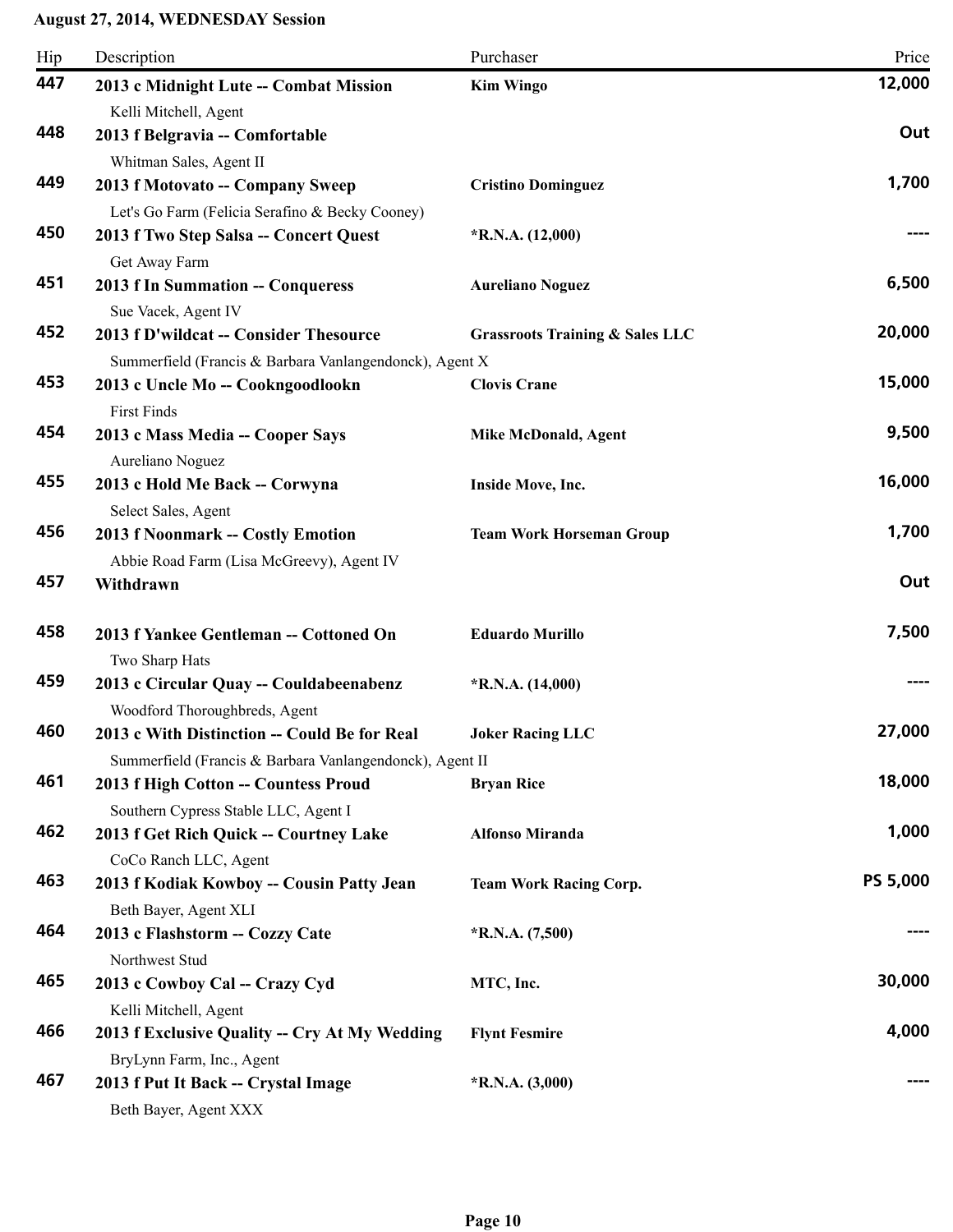| Hip | Description                                                                                 | Purchaser                                      | Price  |
|-----|---------------------------------------------------------------------------------------------|------------------------------------------------|--------|
| 468 | 2013 f A. P. Warrior -- Crystian d'Oro                                                      | MTC, Inc.                                      | 17,000 |
|     | Randy Bradshaw                                                                              |                                                |        |
| 469 | 2013 f Giant Surprise -- Cul de Sac                                                         | Repole Stable, Inc.                            | 20,000 |
|     | Woodford Thoroughbreds, Agent                                                               |                                                |        |
| 470 | 2013 f Artie Schiller -- Custom Made                                                        | $*R.N.A. (7,500)$                              |        |
|     | Hidden Horse Bloodstock LLC                                                                 |                                                |        |
| 471 | 2013 c Discreet Cat -- Cute N Sassy                                                         |                                                | Out    |
|     | Summerfield (Francis & Barbara Vanlangendonck), Agent XXXI                                  |                                                |        |
| 472 | 2013 c Crown of Thorns -- Damariscotta                                                      | $*R.N.A. (2,000)$                              |        |
| 473 | New Hope LLC                                                                                |                                                | 4,500  |
|     | 2013 f Stevie Wonderboy -- Dance for Terry                                                  | <b>King Star LLC</b>                           |        |
| 474 | TdM Sales (Tristan & Valery de Meric), Agent I<br>2013 f American Lion -- Dancewiththebride | <b>Luis Ceballos</b>                           | 5,000  |
|     | L & S Bloodstock, Agent                                                                     |                                                |        |
| 475 | 2013 f Cool Coal Man -- Dancing Claire                                                      | <b>Arturo Gonzalez</b>                         | 5,500  |
|     | Potrero Stables, Agent I                                                                    |                                                |        |
| 476 | 2013 f Gone Astray -- Dandy Dulce                                                           | <b>Laurence F. Leavy</b>                       | 22,000 |
|     | Select Sales, Agent                                                                         |                                                |        |
| 477 | 2013 c First Defence -- Daringly                                                            | <b>Steven Dwoskin</b>                          | 21,000 |
|     | TdM Sales (Tristan & Valery de Meric), Agent XI                                             |                                                |        |
| 478 | 2013 f Haynesfield -- Darjeeling                                                            | <b>Arboritanza Racing LLC</b>                  | 80,000 |
|     | Sue Vacek, Agent                                                                            |                                                |        |
| 479 | 2013 f Imperialism -- Dark City                                                             | <b>Gilberto Laiz</b>                           | 9,000  |
|     | Parrish Farms, Agent                                                                        |                                                |        |
| 480 | 2013 c Put It Back -- Darling Kitty                                                         | Nick de Meric, Agent                           | 40,000 |
|     | <b>First Finds</b>                                                                          |                                                |        |
| 481 | 2013 c Gottcha Gold -- Dazzling Princess                                                    | <b>Luis Morales</b>                            | 8,000  |
| 482 | Kelli Mitchell, Agent VI                                                                    |                                                | 55,000 |
|     | 2013 f Posse -- D' Country<br>Beth Bayer, Agent XXXIX                                       | Patrice Miller, EQB Inc, Agt for Zayat Stables |        |
| 483 | 2013 f High Cotton -- Deerfield                                                             | <b>Angel Hernandez</b>                         | 14,000 |
|     | <b>Camelot Acres Racing and Sales</b>                                                       |                                                |        |
| 484 | 2013 f Pomeroy -- Defining                                                                  | <b>Donald Buckley</b>                          | 6,500  |
|     | Select Sales, Agent                                                                         |                                                |        |
| 485 | 2013 f Cool Coal Man -- Desirable                                                           | <b>Vladimir Kazakov</b>                        | 8,000  |
|     | TdM Sales (Tristan & Valery de Meric), Agent XV                                             |                                                |        |
| 486 | 2013 f In Summation -- Determined Gal                                                       |                                                | Out    |
|     | Kaizen Sales (Richard Kent), Agent XII                                                      |                                                |        |
| 487 | 2013 f Smooth Air -- Devana                                                                 |                                                | Out    |
|     | Stuart Morris, Agent X                                                                      |                                                |        |
| 488 | 2013 c Gottcha Gold -- Devilish Brunette                                                    | $*R.N.A. (8,500)$                              |        |
|     | Select Sales, Agent                                                                         |                                                |        |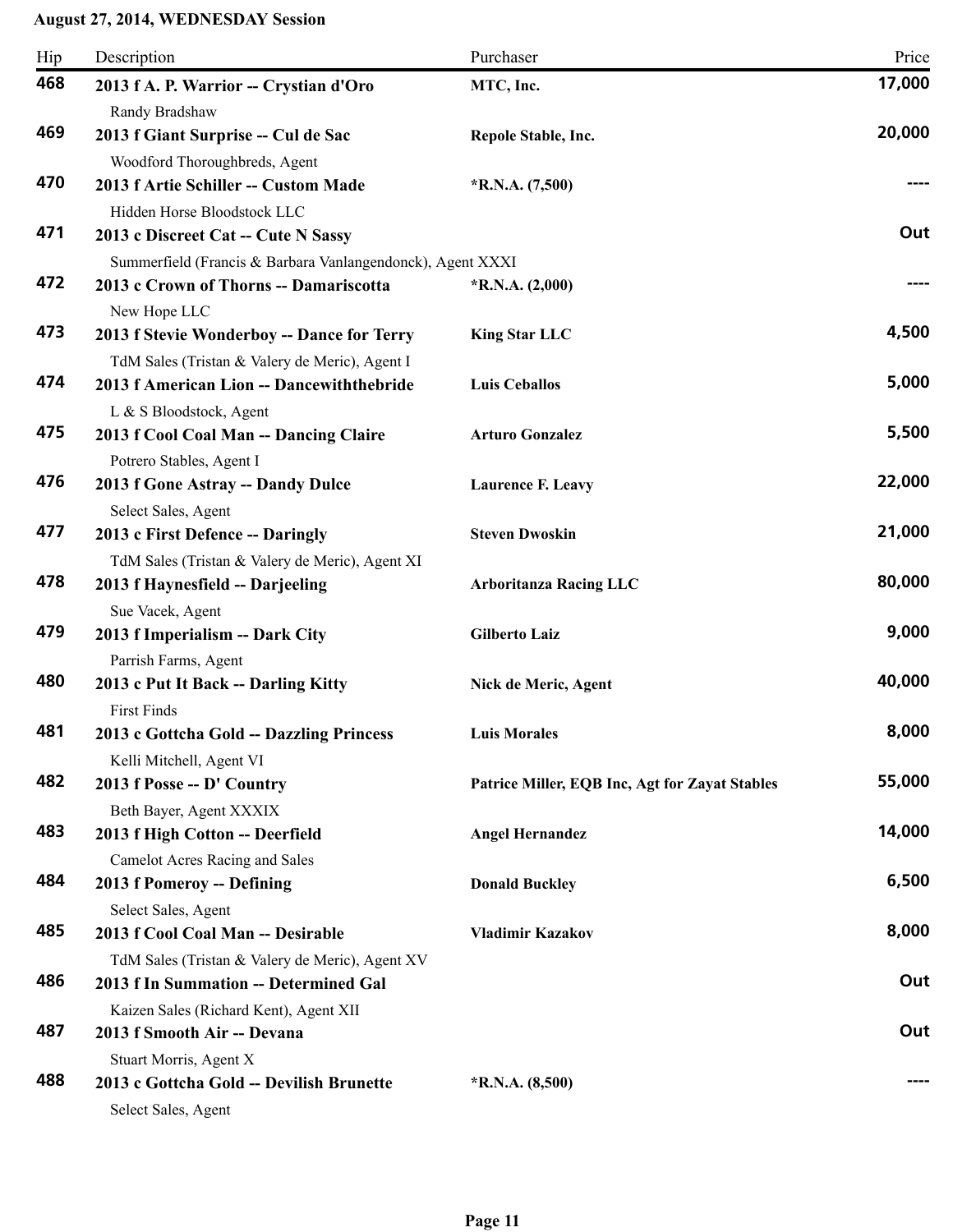| Hip | Description                                                           | Purchaser                                        | Price  |
|-----|-----------------------------------------------------------------------|--------------------------------------------------|--------|
| 489 | 2013 f D'wildcat -- Devil's Affair                                    | $*R.N.A. (9,000)$                                |        |
|     | Sue Vacek, Agent I                                                    |                                                  |        |
| 490 | 2013 f Summer Bird -- Devious Diva                                    | <b>Robert Brewer</b>                             | 18,000 |
|     | Top Line Sales LLC, Agent X                                           |                                                  |        |
| 491 | 2013 c Twirling Candy -- Digital Magic                                | <b>Chris Morrison</b>                            | 4,500  |
|     | Select Sales, Agent                                                   |                                                  |        |
| 492 | 2013 c General Quarters -- Diligent Gal                               | $*R.N.A. (20,000)$                               |        |
|     | TdM Sales (Tristan & Valery de Meric), Agent X                        |                                                  |        |
| 493 | 2013 c Repent -- Discreet Chat                                        | $*R.N.A. (14,000)$                               |        |
|     | Woodford Thoroughbreds, Agent                                         |                                                  |        |
| 494 | 2013 f With Distinction -- Disenfranchised<br>Beth Bayer, Agent XXVII | Juan C. Sanchez                                  | 7,000  |
| 495 | 2013 f Gone Astray -- Disperse a Star                                 | $*$ R.N.A. $(0)$                                 |        |
|     | Derby Daze Farm, Agent II                                             |                                                  |        |
| 496 | 2013 c Backtalk -- Dixie Line                                         | $*R.N.A. (2,700)$                                |        |
|     | Kaizen Sales (Richard Kent), Agent VIII                               |                                                  |        |
| 497 | 2013 f Cowtown Cat -- Dixie Says Goodbye                              | <b>Laurence F. Leavy</b>                         | 15,000 |
|     | Beth Bayer, Agent VIII                                                |                                                  |        |
| 498 | 2013 c Telling -- Dixieville                                          | Ital-Cal Horse Mgmt., Inc.                       | 4,500  |
|     | Robdale Farms, Agent I                                                |                                                  |        |
| 499 | 2013 f United States -- Dona Garra                                    | <b>Jorge V. Gonzalez</b>                         | 5,000  |
|     | Northwest Stud                                                        |                                                  |        |
| 500 | 2013 c U S Ranger -- Donna Mira                                       | <b>Ocala West Won</b>                            | 12,000 |
|     | Harry L. Landry Bloodstock LLC, Agent II                              |                                                  |        |
| 501 | 2013 c Gone Astray -- Double Major                                    | Danzel Brendemuehl, Agent for Zweifach Clocker Z | 70,000 |
|     | Northwest Stud                                                        |                                                  |        |
| 502 | 2013 f Behindatthebar -- Doubtless                                    | $*$ R.N.A. $(10,000)$                            |        |
|     | Select Sales, Agent                                                   |                                                  |        |
| 503 | 2013 f Giant Surprise -- Dream Affair                                 | <b>Ocala West Won</b>                            | 10,000 |
|     | Select Sales, Agent                                                   |                                                  |        |
| 504 | 2013 c High Cotton -- Dream Storm                                     | Dr. Robert McMartin, Agent                       | 45,000 |
|     | <b>Camelot Acres Racing and Sales</b>                                 |                                                  |        |
| 505 | 2013 c Flashstorm -- Dream Tour                                       | <b>Dancing Wind Stables LLC</b>                  | 25,000 |
|     | Northwest Stud                                                        |                                                  |        |
| 506 | 2013 c Bob and John -- Driven                                         | $*R.N.A. (30,000)$                               |        |
|     | Royal's Equine, Agent                                                 |                                                  |        |
| 507 | 2013 f Gone Astray -- Ducktrap Harbor                                 | $*$ R.N.A. $(11,000)$                            |        |
|     | Summerfield (Francis & Barbara Vanlangendonck), Agent XXXIII          |                                                  |        |
| 508 | 2013 f Forefathers -- Duplication                                     | Mariela Inzuna                                   | 1,200  |
|     | Summerfield (Francis & Barbara Vanlangendonck), Agent CI              |                                                  |        |
| 509 | 2013 c Gottcha Gold -- Dusty Sparkle                                  | $*R.N.A. (9,000)$                                |        |
|     | Wilson Thoroughbreds                                                  |                                                  |        |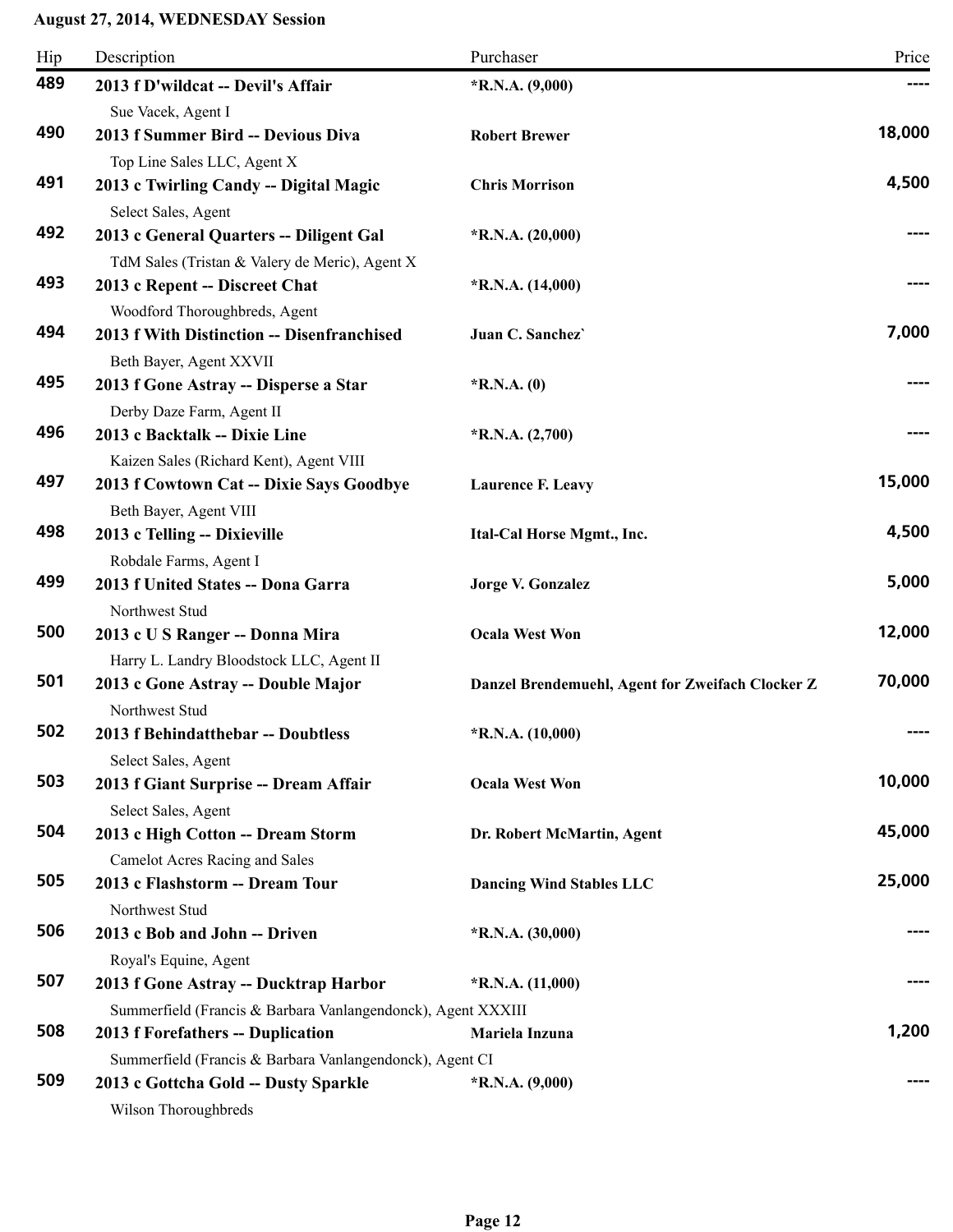| 510<br>PS 1,000<br><b>Roslyn Eisenstark</b><br>2013 f Salute the Sarge -- Dynatap<br>Diamond G Farm Enterprises<br>511<br>2013 c In Summation -- East Lake Classic<br>$*R.N.A. (5,000)$<br>Hawks Nest LLC<br>1,700<br>512<br>2013 c Silver Tree -- Eclipticals Palace<br><b>Raul Paredos</b><br>Summerfield (Francis & Barbara Vanlangendonck), Agent CXIV<br>513<br>2013 c First Dude -- Elective<br>$*R.N.A. (22,000)$<br>T-Square Stud LLC<br>514<br>2013 f Old Fashioned -- Elusive Virgin<br>$*R.N.A. (37,000)$<br>Woodford Thoroughbreds, Agent<br>515<br>2013 c D' Funnybone -- Emily Ha Ha<br>$*R.N.A. (7,500)$<br>Whitman Sales, Agent I<br>516<br>2,500<br>2013 f Gone Astray -- Eminent Code<br><b>Mills Stables</b><br>TdM Sales (Tristan & Valery de Meric), Agent VI<br>50,000<br>517<br>2013 f Big Drama -- Emotional Roar<br><b>Matt Schera</b><br>Silver Oaks Farm, Agent<br>12,000<br>518<br>2013 f Bluegrass Cat -- Enduring Will<br><b>Terry Gabriel</b><br>Beth Bayer, Agent XXXII<br>21,000<br>519<br>2013 f Silver Tree -- Entertaining<br><b>Bonnie J. Thompson</b><br>Andy Cant, Agent II<br>25,000<br>520<br>P.A. Everard<br>2013 c Here Comes Ben -- E. Queen<br>McMahon of Saratoga Thoroughbreds LLC<br>1,000<br>521<br>2013 c Imperialism -- Erin's Glittergirl<br><b>Chris Morrison</b><br>TdM Sales (Tristan & Valery de Meric), Agent III<br>522<br>1,500<br>2013 f Pomeroy -- Escape From Home<br><b>Ridenjac Racing</b><br>Pleasant Acres Farm, Agent VI<br>PS 8,000<br>523<br>2013 f Big Drama -- Ess E Cee<br><b>Spring Dreams, Agent for Gregory Rojas</b><br>Randy Bradshaw<br>14,000<br>524<br><b>James M. Sims</b><br>2013 f Monarchos -- Even Again<br>Flat Top Thoroughbreds, Agent<br>525<br>45,000<br>2013 c Factum -- Evil Evy<br>Nick de Meric, Agent<br>Tuxedo Farm, Agent<br>526<br>2013 f Plan -- Expect a Surprise<br>$*$ R.N.A. $(6,500)$<br>Kaizen Sales (Richard Kent), Agent VI<br>527<br>25,000<br>2013 f Kitalpha -- Exquisite Cassie<br>Paul Braverman, Tim Hills, Agent<br>Craig L. Wheeler, Agent I<br>528<br>7,000<br>2013 f Frost Giant -- Extra Impact<br><b>Ten Stable</b><br>Beth Bayer, Agent XXVIII | Hip | Description | Purchaser | Price |
|------------------------------------------------------------------------------------------------------------------------------------------------------------------------------------------------------------------------------------------------------------------------------------------------------------------------------------------------------------------------------------------------------------------------------------------------------------------------------------------------------------------------------------------------------------------------------------------------------------------------------------------------------------------------------------------------------------------------------------------------------------------------------------------------------------------------------------------------------------------------------------------------------------------------------------------------------------------------------------------------------------------------------------------------------------------------------------------------------------------------------------------------------------------------------------------------------------------------------------------------------------------------------------------------------------------------------------------------------------------------------------------------------------------------------------------------------------------------------------------------------------------------------------------------------------------------------------------------------------------------------------------------------------------------------------------------------------------------------------------------------------------------------------------------------------------------------------------------------------------------------------------------------------------------------------------------------------------------------------------------------------------------------------------------------------------------------------------------------------------------------------------------------------------------|-----|-------------|-----------|-------|
|                                                                                                                                                                                                                                                                                                                                                                                                                                                                                                                                                                                                                                                                                                                                                                                                                                                                                                                                                                                                                                                                                                                                                                                                                                                                                                                                                                                                                                                                                                                                                                                                                                                                                                                                                                                                                                                                                                                                                                                                                                                                                                                                                                        |     |             |           |       |
|                                                                                                                                                                                                                                                                                                                                                                                                                                                                                                                                                                                                                                                                                                                                                                                                                                                                                                                                                                                                                                                                                                                                                                                                                                                                                                                                                                                                                                                                                                                                                                                                                                                                                                                                                                                                                                                                                                                                                                                                                                                                                                                                                                        |     |             |           |       |
|                                                                                                                                                                                                                                                                                                                                                                                                                                                                                                                                                                                                                                                                                                                                                                                                                                                                                                                                                                                                                                                                                                                                                                                                                                                                                                                                                                                                                                                                                                                                                                                                                                                                                                                                                                                                                                                                                                                                                                                                                                                                                                                                                                        |     |             |           |       |
|                                                                                                                                                                                                                                                                                                                                                                                                                                                                                                                                                                                                                                                                                                                                                                                                                                                                                                                                                                                                                                                                                                                                                                                                                                                                                                                                                                                                                                                                                                                                                                                                                                                                                                                                                                                                                                                                                                                                                                                                                                                                                                                                                                        |     |             |           |       |
|                                                                                                                                                                                                                                                                                                                                                                                                                                                                                                                                                                                                                                                                                                                                                                                                                                                                                                                                                                                                                                                                                                                                                                                                                                                                                                                                                                                                                                                                                                                                                                                                                                                                                                                                                                                                                                                                                                                                                                                                                                                                                                                                                                        |     |             |           |       |
|                                                                                                                                                                                                                                                                                                                                                                                                                                                                                                                                                                                                                                                                                                                                                                                                                                                                                                                                                                                                                                                                                                                                                                                                                                                                                                                                                                                                                                                                                                                                                                                                                                                                                                                                                                                                                                                                                                                                                                                                                                                                                                                                                                        |     |             |           |       |
|                                                                                                                                                                                                                                                                                                                                                                                                                                                                                                                                                                                                                                                                                                                                                                                                                                                                                                                                                                                                                                                                                                                                                                                                                                                                                                                                                                                                                                                                                                                                                                                                                                                                                                                                                                                                                                                                                                                                                                                                                                                                                                                                                                        |     |             |           |       |
|                                                                                                                                                                                                                                                                                                                                                                                                                                                                                                                                                                                                                                                                                                                                                                                                                                                                                                                                                                                                                                                                                                                                                                                                                                                                                                                                                                                                                                                                                                                                                                                                                                                                                                                                                                                                                                                                                                                                                                                                                                                                                                                                                                        |     |             |           |       |
|                                                                                                                                                                                                                                                                                                                                                                                                                                                                                                                                                                                                                                                                                                                                                                                                                                                                                                                                                                                                                                                                                                                                                                                                                                                                                                                                                                                                                                                                                                                                                                                                                                                                                                                                                                                                                                                                                                                                                                                                                                                                                                                                                                        |     |             |           |       |
|                                                                                                                                                                                                                                                                                                                                                                                                                                                                                                                                                                                                                                                                                                                                                                                                                                                                                                                                                                                                                                                                                                                                                                                                                                                                                                                                                                                                                                                                                                                                                                                                                                                                                                                                                                                                                                                                                                                                                                                                                                                                                                                                                                        |     |             |           |       |
|                                                                                                                                                                                                                                                                                                                                                                                                                                                                                                                                                                                                                                                                                                                                                                                                                                                                                                                                                                                                                                                                                                                                                                                                                                                                                                                                                                                                                                                                                                                                                                                                                                                                                                                                                                                                                                                                                                                                                                                                                                                                                                                                                                        |     |             |           |       |
|                                                                                                                                                                                                                                                                                                                                                                                                                                                                                                                                                                                                                                                                                                                                                                                                                                                                                                                                                                                                                                                                                                                                                                                                                                                                                                                                                                                                                                                                                                                                                                                                                                                                                                                                                                                                                                                                                                                                                                                                                                                                                                                                                                        |     |             |           |       |
|                                                                                                                                                                                                                                                                                                                                                                                                                                                                                                                                                                                                                                                                                                                                                                                                                                                                                                                                                                                                                                                                                                                                                                                                                                                                                                                                                                                                                                                                                                                                                                                                                                                                                                                                                                                                                                                                                                                                                                                                                                                                                                                                                                        |     |             |           |       |
|                                                                                                                                                                                                                                                                                                                                                                                                                                                                                                                                                                                                                                                                                                                                                                                                                                                                                                                                                                                                                                                                                                                                                                                                                                                                                                                                                                                                                                                                                                                                                                                                                                                                                                                                                                                                                                                                                                                                                                                                                                                                                                                                                                        |     |             |           |       |
|                                                                                                                                                                                                                                                                                                                                                                                                                                                                                                                                                                                                                                                                                                                                                                                                                                                                                                                                                                                                                                                                                                                                                                                                                                                                                                                                                                                                                                                                                                                                                                                                                                                                                                                                                                                                                                                                                                                                                                                                                                                                                                                                                                        |     |             |           |       |
|                                                                                                                                                                                                                                                                                                                                                                                                                                                                                                                                                                                                                                                                                                                                                                                                                                                                                                                                                                                                                                                                                                                                                                                                                                                                                                                                                                                                                                                                                                                                                                                                                                                                                                                                                                                                                                                                                                                                                                                                                                                                                                                                                                        |     |             |           |       |
|                                                                                                                                                                                                                                                                                                                                                                                                                                                                                                                                                                                                                                                                                                                                                                                                                                                                                                                                                                                                                                                                                                                                                                                                                                                                                                                                                                                                                                                                                                                                                                                                                                                                                                                                                                                                                                                                                                                                                                                                                                                                                                                                                                        |     |             |           |       |
|                                                                                                                                                                                                                                                                                                                                                                                                                                                                                                                                                                                                                                                                                                                                                                                                                                                                                                                                                                                                                                                                                                                                                                                                                                                                                                                                                                                                                                                                                                                                                                                                                                                                                                                                                                                                                                                                                                                                                                                                                                                                                                                                                                        |     |             |           |       |
|                                                                                                                                                                                                                                                                                                                                                                                                                                                                                                                                                                                                                                                                                                                                                                                                                                                                                                                                                                                                                                                                                                                                                                                                                                                                                                                                                                                                                                                                                                                                                                                                                                                                                                                                                                                                                                                                                                                                                                                                                                                                                                                                                                        |     |             |           |       |
|                                                                                                                                                                                                                                                                                                                                                                                                                                                                                                                                                                                                                                                                                                                                                                                                                                                                                                                                                                                                                                                                                                                                                                                                                                                                                                                                                                                                                                                                                                                                                                                                                                                                                                                                                                                                                                                                                                                                                                                                                                                                                                                                                                        |     |             |           |       |
|                                                                                                                                                                                                                                                                                                                                                                                                                                                                                                                                                                                                                                                                                                                                                                                                                                                                                                                                                                                                                                                                                                                                                                                                                                                                                                                                                                                                                                                                                                                                                                                                                                                                                                                                                                                                                                                                                                                                                                                                                                                                                                                                                                        |     |             |           |       |
|                                                                                                                                                                                                                                                                                                                                                                                                                                                                                                                                                                                                                                                                                                                                                                                                                                                                                                                                                                                                                                                                                                                                                                                                                                                                                                                                                                                                                                                                                                                                                                                                                                                                                                                                                                                                                                                                                                                                                                                                                                                                                                                                                                        |     |             |           |       |
|                                                                                                                                                                                                                                                                                                                                                                                                                                                                                                                                                                                                                                                                                                                                                                                                                                                                                                                                                                                                                                                                                                                                                                                                                                                                                                                                                                                                                                                                                                                                                                                                                                                                                                                                                                                                                                                                                                                                                                                                                                                                                                                                                                        |     |             |           |       |
|                                                                                                                                                                                                                                                                                                                                                                                                                                                                                                                                                                                                                                                                                                                                                                                                                                                                                                                                                                                                                                                                                                                                                                                                                                                                                                                                                                                                                                                                                                                                                                                                                                                                                                                                                                                                                                                                                                                                                                                                                                                                                                                                                                        |     |             |           |       |
|                                                                                                                                                                                                                                                                                                                                                                                                                                                                                                                                                                                                                                                                                                                                                                                                                                                                                                                                                                                                                                                                                                                                                                                                                                                                                                                                                                                                                                                                                                                                                                                                                                                                                                                                                                                                                                                                                                                                                                                                                                                                                                                                                                        |     |             |           |       |
|                                                                                                                                                                                                                                                                                                                                                                                                                                                                                                                                                                                                                                                                                                                                                                                                                                                                                                                                                                                                                                                                                                                                                                                                                                                                                                                                                                                                                                                                                                                                                                                                                                                                                                                                                                                                                                                                                                                                                                                                                                                                                                                                                                        |     |             |           |       |
|                                                                                                                                                                                                                                                                                                                                                                                                                                                                                                                                                                                                                                                                                                                                                                                                                                                                                                                                                                                                                                                                                                                                                                                                                                                                                                                                                                                                                                                                                                                                                                                                                                                                                                                                                                                                                                                                                                                                                                                                                                                                                                                                                                        |     |             |           |       |
|                                                                                                                                                                                                                                                                                                                                                                                                                                                                                                                                                                                                                                                                                                                                                                                                                                                                                                                                                                                                                                                                                                                                                                                                                                                                                                                                                                                                                                                                                                                                                                                                                                                                                                                                                                                                                                                                                                                                                                                                                                                                                                                                                                        |     |             |           |       |
|                                                                                                                                                                                                                                                                                                                                                                                                                                                                                                                                                                                                                                                                                                                                                                                                                                                                                                                                                                                                                                                                                                                                                                                                                                                                                                                                                                                                                                                                                                                                                                                                                                                                                                                                                                                                                                                                                                                                                                                                                                                                                                                                                                        |     |             |           |       |
|                                                                                                                                                                                                                                                                                                                                                                                                                                                                                                                                                                                                                                                                                                                                                                                                                                                                                                                                                                                                                                                                                                                                                                                                                                                                                                                                                                                                                                                                                                                                                                                                                                                                                                                                                                                                                                                                                                                                                                                                                                                                                                                                                                        |     |             |           |       |
|                                                                                                                                                                                                                                                                                                                                                                                                                                                                                                                                                                                                                                                                                                                                                                                                                                                                                                                                                                                                                                                                                                                                                                                                                                                                                                                                                                                                                                                                                                                                                                                                                                                                                                                                                                                                                                                                                                                                                                                                                                                                                                                                                                        |     |             |           |       |
|                                                                                                                                                                                                                                                                                                                                                                                                                                                                                                                                                                                                                                                                                                                                                                                                                                                                                                                                                                                                                                                                                                                                                                                                                                                                                                                                                                                                                                                                                                                                                                                                                                                                                                                                                                                                                                                                                                                                                                                                                                                                                                                                                                        |     |             |           |       |
|                                                                                                                                                                                                                                                                                                                                                                                                                                                                                                                                                                                                                                                                                                                                                                                                                                                                                                                                                                                                                                                                                                                                                                                                                                                                                                                                                                                                                                                                                                                                                                                                                                                                                                                                                                                                                                                                                                                                                                                                                                                                                                                                                                        |     |             |           |       |
|                                                                                                                                                                                                                                                                                                                                                                                                                                                                                                                                                                                                                                                                                                                                                                                                                                                                                                                                                                                                                                                                                                                                                                                                                                                                                                                                                                                                                                                                                                                                                                                                                                                                                                                                                                                                                                                                                                                                                                                                                                                                                                                                                                        |     |             |           |       |
|                                                                                                                                                                                                                                                                                                                                                                                                                                                                                                                                                                                                                                                                                                                                                                                                                                                                                                                                                                                                                                                                                                                                                                                                                                                                                                                                                                                                                                                                                                                                                                                                                                                                                                                                                                                                                                                                                                                                                                                                                                                                                                                                                                        | 529 |             |           | 9,500 |
| 2013 f Notional -- Fairy Heights (IRE)<br><b>Team Work Horseman Group</b><br>Potrero Stables                                                                                                                                                                                                                                                                                                                                                                                                                                                                                                                                                                                                                                                                                                                                                                                                                                                                                                                                                                                                                                                                                                                                                                                                                                                                                                                                                                                                                                                                                                                                                                                                                                                                                                                                                                                                                                                                                                                                                                                                                                                                           |     |             |           |       |
| 20,000<br>530<br>Doble Jak Investments LLC & Gelfenstein Farm<br>2013 f Flashstorm -- Fairy Tale                                                                                                                                                                                                                                                                                                                                                                                                                                                                                                                                                                                                                                                                                                                                                                                                                                                                                                                                                                                                                                                                                                                                                                                                                                                                                                                                                                                                                                                                                                                                                                                                                                                                                                                                                                                                                                                                                                                                                                                                                                                                       |     |             |           |       |
| Northwest Stud                                                                                                                                                                                                                                                                                                                                                                                                                                                                                                                                                                                                                                                                                                                                                                                                                                                                                                                                                                                                                                                                                                                                                                                                                                                                                                                                                                                                                                                                                                                                                                                                                                                                                                                                                                                                                                                                                                                                                                                                                                                                                                                                                         |     |             |           |       |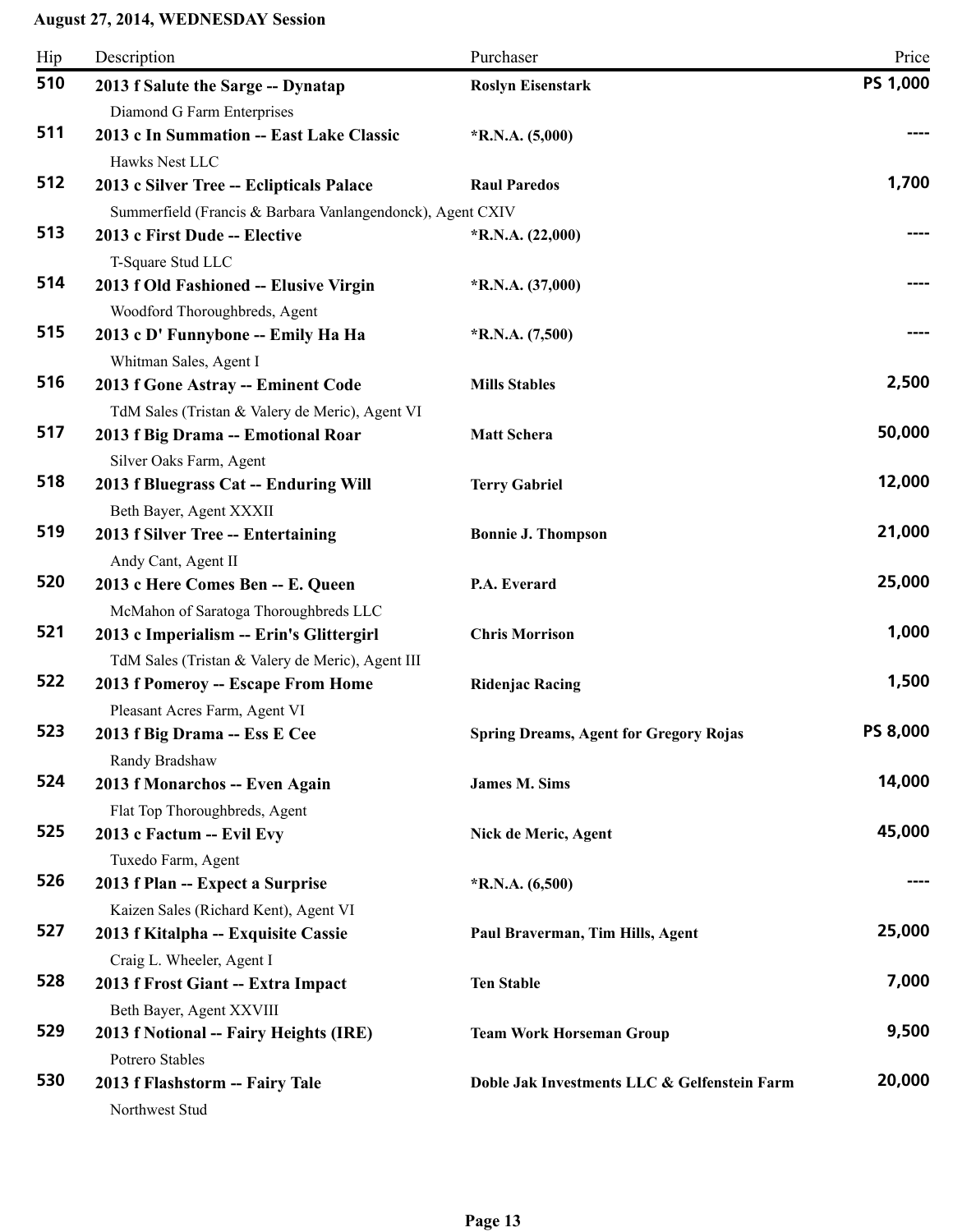| Hip | Description                                                | Purchaser                                               | Price  |
|-----|------------------------------------------------------------|---------------------------------------------------------|--------|
| 531 | 2013 c Put It Back -- Fairy Valley                         | <b>Team Work Horseman Group</b>                         | 8,000  |
|     | Beth Bayer, Agent XLVII                                    |                                                         |        |
| 532 | 2013 f Telling -- Family Cat                               | $*R.N.A. (12,500)$                                      |        |
|     | Beth Bayer, Agent XIV                                      |                                                         |        |
| 533 | 2013 c Gone Astray -- Family First                         | <b>Isidro Centeno</b>                                   | 25,000 |
|     | Perrone Sales, Ltd., Agent III                             |                                                         |        |
| 534 | 2013 c Flatter -- Fan Dame                                 | P Miller EQB Inc Agt, Kenneth L. & Sarah K. Ramsey      | 28,000 |
|     | Beth Bayer, Agent XLIX                                     |                                                         |        |
| 535 | 2013 c Big Brown -- Fantastic Flirt                        | Darsan, Inc.                                            | 7,000  |
|     | Darsan, Inc., Agent I                                      |                                                         |        |
| 536 | 2013 c Cool Coal Man -- Fashionably Lite                   | <b>Arturo Gonzalez</b>                                  | 6,500  |
|     | Tanner Wingo, Agent V                                      |                                                         |        |
| 537 | 2013 f Tiz Wonderful -- Fashioned                          | $*R.N.A. (2,000)$                                       |        |
| 538 | Top Line Sales LLC, Agent VIII                             |                                                         | 13,000 |
|     | 2013 f Grand Slam -- Fast Goat                             | <b>DCI</b> Racing                                       |        |
| 539 | BryLynn Farm, Inc.<br>2013 f Regal Ransom -- Fast Included | <b>Colin Brennan</b>                                    | 15,000 |
|     | M J K Bloodstock, Agent                                    |                                                         |        |
| 540 | 2013 c City Place -- Fast Miss                             | <b>Sonny Miller</b>                                     | 4,000  |
|     | Wild Heart Stable                                          |                                                         |        |
| 541 | 2013 c American Lion -- Favorite Tryst                     | <b>Alejandro Chavez</b>                                 | 9,500  |
|     | Select Sales, Agent                                        |                                                         |        |
| 542 | 2013 c Backtalk -- Featherwing                             | <b>RiceHorse Stables</b>                                | 4,000  |
|     | Kaizen Sales (Richard Kent), Agent VIII                    |                                                         |        |
| 543 | 2013 f Flashstorm -- Ferdie's Gal                          | <b>Ridenjac Racing</b>                                  | 2,500  |
|     | M. Perez                                                   |                                                         |        |
| 544 | 2013 c Yes It's True -- Fergie                             | <b>Blue River Bloodstock</b>                            | 30,000 |
|     | Kelli Mitchell, Agent I                                    |                                                         |        |
| 545 | 2013 c Kodiak Kowboy -- Field of Glory                     | <b>Stipa Racing Stable, Inc.</b>                        | 24,000 |
|     | Beth Bayer, Agent                                          |                                                         |        |
| 546 | 2013 c Pomeroy -- Fiesta d'Oro                             | $*R.N.A. (6,500)$                                       |        |
|     | Kaizen Sales (Richard Kent), Agent VIII                    |                                                         |        |
| 547 | 2013 c Mass Media -- Final Approval                        | $*R.N.A. (5,500)$                                       | ----   |
|     | Select Sales, Agent                                        |                                                         |        |
| 548 | 2013 f Alphabet Soup -- Fine Defined                       | <b>Niall Connolly D/B/A Glorious Uncertainty Stable</b> | 4,000  |
|     | Kaizen Sales (Richard Kent), Agent VI                      |                                                         |        |
| 549 | 2013 f Cowtown Cat -- First Wife                           |                                                         | Out    |
|     | Pleasant Acres Farm, Agent IX                              |                                                         |        |
| 550 | 2013 f A. P. Warrior -- Five Star Annie                    | <b>Southern Chase Farm, Inc.</b>                        | 40,000 |
| 551 | Silver Oaks Farm, Agent                                    |                                                         | 4,700  |
|     | 2013 f High Cotton -- Fizzle                               | <b>Jeff Gutapfel</b>                                    |        |
|     | <b>Camelot Acres Racing and Sales</b>                      |                                                         |        |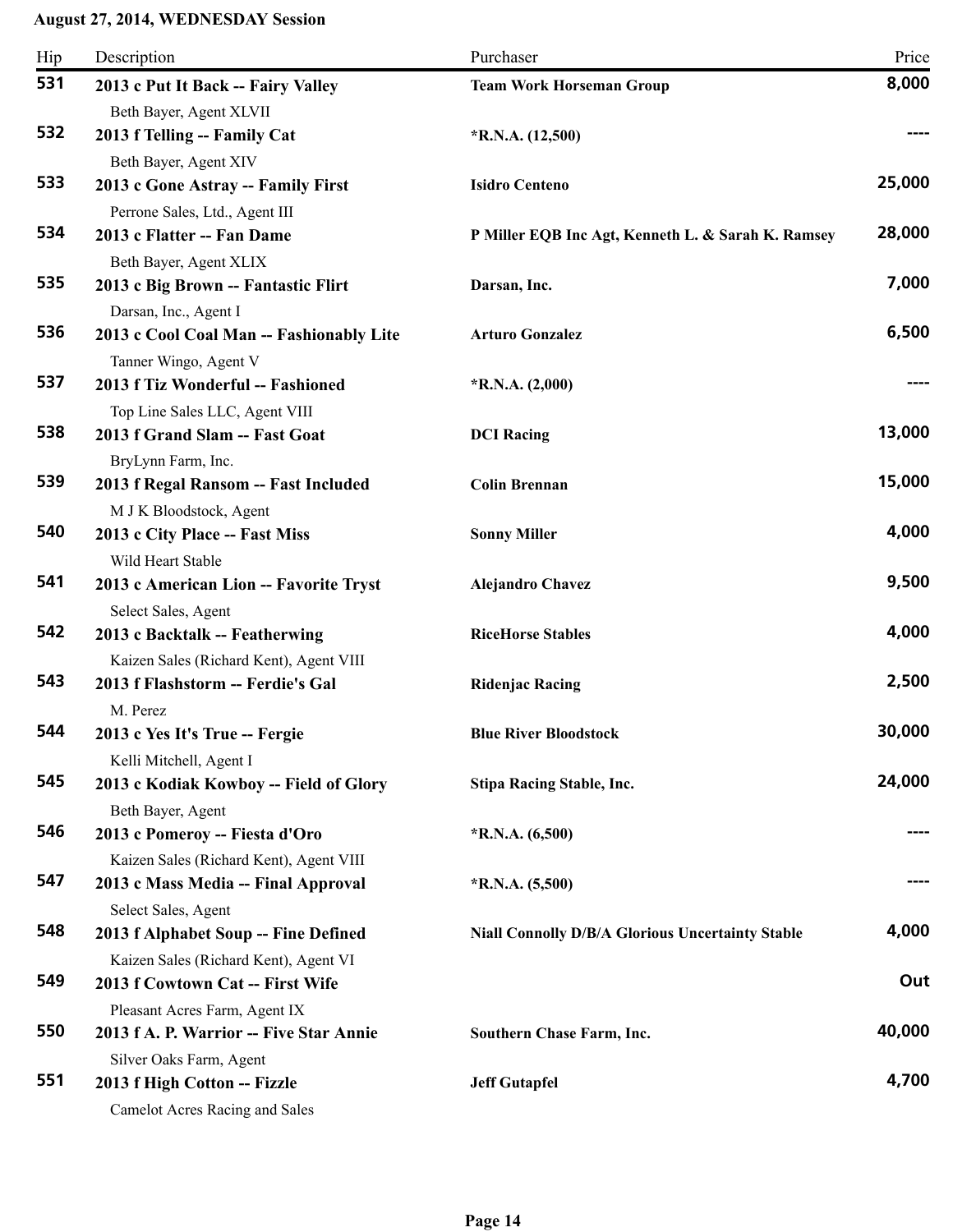| Hip | Description                                                                                                          | Purchaser                                     | Price  |
|-----|----------------------------------------------------------------------------------------------------------------------|-----------------------------------------------|--------|
| 552 | 2013 f First Dude -- Flareon                                                                                         | Mariela Inzuna                                | 2,700  |
| 553 | Kelli Mitchell, Agent II<br>2013 c Cowboy Cal -- Fleet Ballado                                                       | P.A. Everard                                  | 3,000  |
| 554 | Summerfield (Francis & Barbara Vanlangendonck), Agent CV<br>2013 f Tiz Wonderful -- Fonda Ronda Two                  |                                               | Out    |
| 555 | Beth Bayer, Agent XXXV<br>2013 f Keyed Entry -- Fond of You<br>Kim Harrison (Top Speed Farm), Agent I                | <b>Arturo Rodriguez, Agt for Thomas Cross</b> | 5,500  |
| 556 | 2013 c Bob and John -- Forbidden Image<br>Kelli Mitchell, Agent I                                                    | <b>Salvador Hernandez</b>                     | 15,000 |
| 557 | 2013 f Mast Track -- Forest Hush<br>Kaizen Sales (Richard Kent), Agent VI                                            |                                               | Out    |
| 558 | 2013 f General Quarters -- Forest Princess<br>Price Thoroughbreds LLC                                                | <b>Team Work Horseman Group</b>               | 6,000  |
| 559 | 2013 f Exclusive Quality -- Forgiven<br>Journeyman Bloodstock Services, Inc.<br>(Brent & Crystal Fernung), Agent     | <b>Martin Paramo</b>                          | 2,500  |
| 560 | 2013 c In Summation -- Formal Desire<br>Sue Vacek, Agent I                                                           | <b>Boutte Training Stable</b>                 | 6,200  |
| 561 | 2013 f Graeme Hall -- Found a Sleeper<br>I. C. Stables, Agent I                                                      | $*R.N.A. (12,000)$                            |        |
| 562 | 2013 f Forefathers -- Fourcarrotdiamond                                                                              | $*R.N.A. (4,000)$                             | ----   |
| 563 | Summerfield (Francis & Barbara Vanlangendonck), Agent CI<br>2013 c Two Step Salsa -- Franconia                       | $*R.N.A. (14,000)$                            |        |
| 564 | Kelli Mitchell, Agent I<br>2013 c Leroidesanimaux (BRZ) -- Free Fantasy                                              | $*$ R.N.A. $(0)$                              |        |
| 565 | Summerfield (Francis & Barbara Vanlangendonck), Agent XXV<br>2013 f U S Ranger -- Frugality<br>Beth Bayer, Agent XII | <b>Vladimir Kazakov</b>                       | 9,000  |
| 566 | 2013 c Tale of Ekati -- Fully Confident<br>Caballo Grande, Agent I                                                   |                                               | Out    |
| 567 | 2013 c Crown of Thorns -- Gaby Q<br>Woodford Thoroughbreds, Agent                                                    | <b>Randy Mendonsa</b>                         | 1,600  |
| 568 | 2013 f United States -- Garopaba<br>Northwest Stud, Agent II                                                         | <b>Vladimir Kazakov</b>                       | 14,000 |
| 569 | 2013 f Big Bad Barnie -- Garrison's Gun<br>I. C. Stables                                                             | <b>Alison Escobar Lopez</b>                   | 1,000  |
| 570 | 2013 f Drosselmeyer -- Gasp<br>Select Sales, Agent                                                                   | <b>Mellon Patch Inc.</b>                      | 50,000 |
| 571 | 2013 f Leroidesanimaux (BRZ) -- Gator Brew<br>Beth Bayer, Agent V                                                    | <b>Calex Racing</b>                           | 40,000 |
| 572 | 2013 c First Defence -- Geri Road<br>TdM Sales (Tristan & Valery de Meric), Agent V                                  | <b>Rebel Horse Ventures LLC</b>               | 14,000 |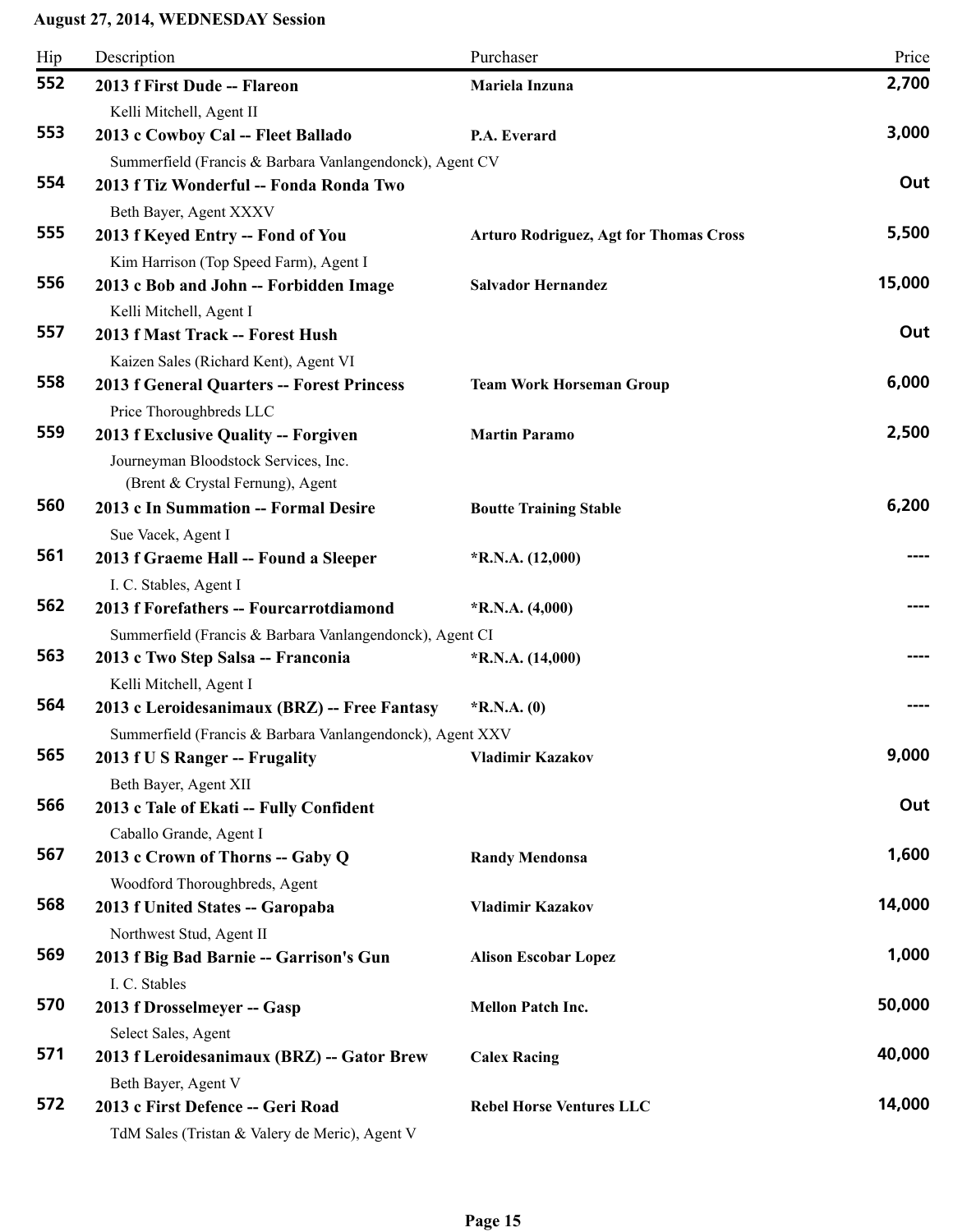| Hip | Description                                                                                                                        | Purchaser                  | Price           |
|-----|------------------------------------------------------------------------------------------------------------------------------------|----------------------------|-----------------|
| 573 | 2013 c Get Rich Quick -- Gilgotagalmal<br>CoCo Ranch LLC, Agent                                                                    | $*$ R.N.A. $(0)$           |                 |
| 574 | 2013 c A. P. Warrior -- Gingerland<br><b>First Finds</b>                                                                           | <b>Luis Morales</b>        | 9,500           |
| 575 | 2013 f Gone Astray -- Ginny's Design<br>Robdale Farms, Agent I                                                                     | $*R.N.A. (3,500)$          |                 |
| 576 | 2013 f Senor Swinger -- Girls' Getaway                                                                                             | <b>Leonard Labuda</b>      | 9,000           |
| 577 | Summerfield (Francis & Barbara Vanlangendonck), Agent XXXIII<br>2013 c Justenuffhumor -- Girlsgonewild<br>Beth Bayer, Agent XXVIII | John Allen & Nancy Harris  | <b>PS 1,000</b> |
| 578 | 2013 c With Distinction -- Give No Ground<br>New Hope LLC, Agent                                                                   | <b>Antonio Sano</b>        | 9,000           |
| 579 | 2013 f United States -- Glamorella<br>Northwest Stud                                                                               | <b>Ocala Bloodstock</b>    | 6,000           |
| 580 | 2013 c Girolamo -- Glasgow<br>Kim Harrison (Top Speed Farm), Agent VII                                                             | Woo, Tae Yul               | 10,000          |
| 581 | 2013 c Dublin -- Gleaming Lady<br>Top Line Sales LLC, Agent XIV                                                                    | <b>Bryan Rice</b>          | 14,000          |
| 582 | 2013 f Gottcha Gold -- Glitter Lady<br>Wild Heart Stable                                                                           | $*$ R.N.A. $(2,000)$       |                 |
| 583 | 2013 c Parading -- Glory Bea Trix<br>Top Line Sales LLC, Agent VIII                                                                | $*R.N.A. (9,500)$          |                 |
| 584 | 2013 c Gottcha Gold -- Glory Mountain<br>Kelli Mitchell, Agent VI                                                                  | <b>Manuel Azpurua</b>      | 3,000           |
| 585 | 2013 c A. P. Warrior -- Glow of the Tiger<br>Beth Bayer, Agent XV                                                                  | <b>Gregory A Gordon</b>    | 11,500          |
| 586 | 2013 c Badge of Silver -- Golda M<br>Top Line Sales LLC, Agent XII                                                                 | <b>Arturo Gonzalez</b>     | 7,000           |
| 587 | 2013 c Archarcharch -- Golden Desert<br>Summerfield (Francis & Barbara Vanlangendonck), Agent LVI                                  | <b>Vladimir Kazakov</b>    | 13,500          |
| 588 | 2013 f In Summation -- Golden Tour<br>Hawks Nest LLC                                                                               | $*R.N.A. (3,500)$          |                 |
| 589 | 2013 f Mass Media -- Golden Tree<br>Summerfield (Francis & Barbara Vanlangendonck), Agent LXXV                                     | <b>Gerardo Santos</b>      | 2,500           |
| 590 | 2013 c Tiz Wonderful -- Gold Ring<br>Beth Bayer, Agent XXV                                                                         | <b>Glenbrook Farm</b>      | 4,000           |
| 591 | Withdrawn                                                                                                                          |                            | Out             |
| 592 | 2013 c Noonmark -- Good Humor Gal<br>BryLynn Farm, Inc.                                                                            | <b>Gayle Woods</b>         | 12,000          |
| 593 | 2013 c Trappe Shot -- Good Witch Glinda<br>Stuart Morris, Agent IX                                                                 | <b>Ciaran Dunne, Agent</b> | 140,000         |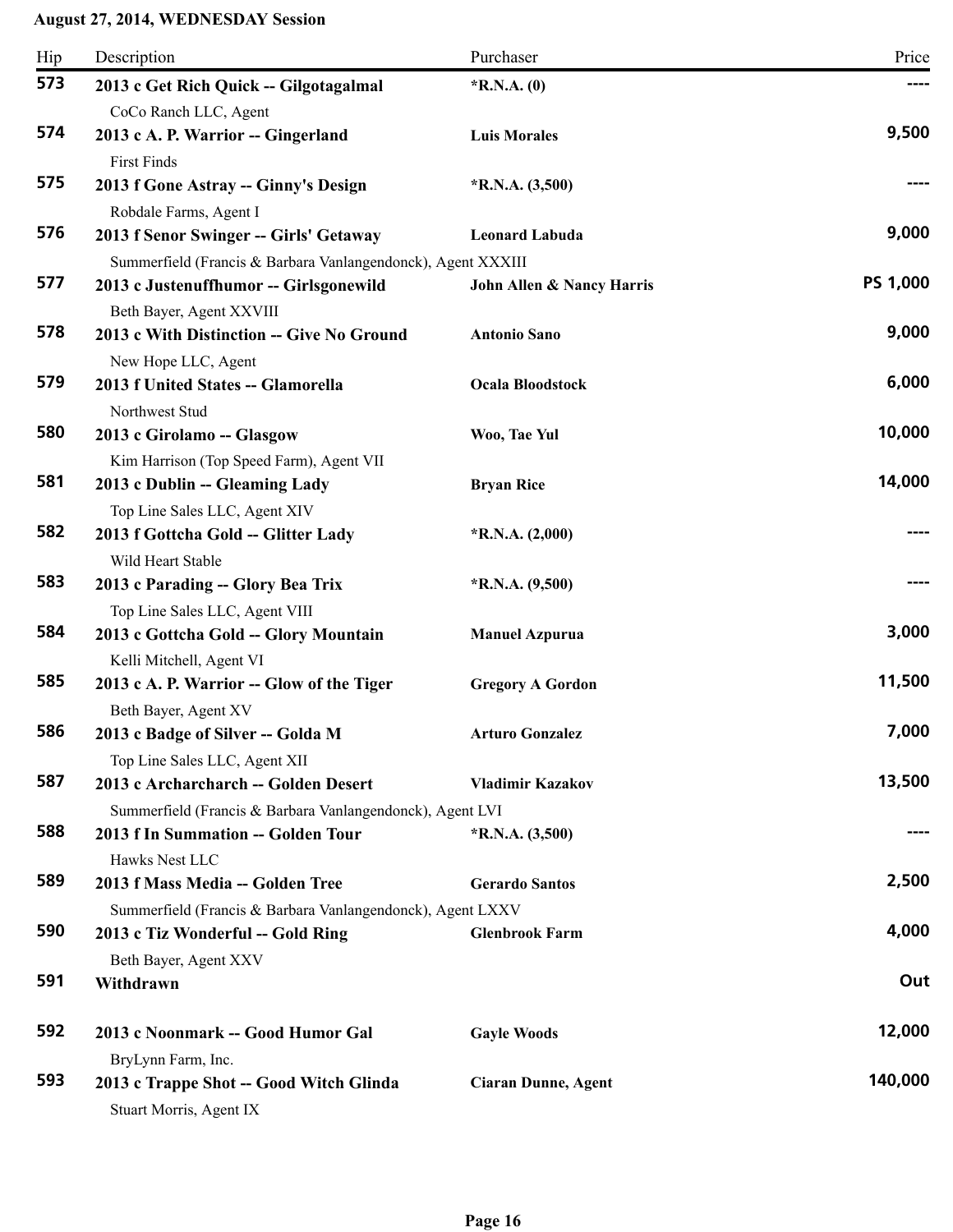| Hip | Description                                                                                                       | Purchaser                               | Price  |
|-----|-------------------------------------------------------------------------------------------------------------------|-----------------------------------------|--------|
| 594 | 2013 f Gone Astray -- Got Dimples                                                                                 | *R.N.A. (19,000)                        | ----   |
| 595 | Northwest Stud, Agent<br>2013 c Disco Rico -- Gracefully Done<br>Select Sales, Agent                              | $*$ R.N.A. $(0)$                        |        |
| 596 | 2013 f Zensational -- Grand September<br>Kim Harrison (Top Speed Farm), Agent III                                 | $*R.N.A. (40,000)$                      |        |
| 597 | 2013 c Gottcha Gold -- Grand Veranda<br>Kelli Mitchell, Agent VI                                                  | Carla Christoffersen                    | 6,000  |
| 598 | 2013 f Petionville -- Granny's Tale<br>Woodford Thoroughbreds, Agent                                              | <b>Arturo Rodriguez</b>                 | 7,000  |
| 599 | 2013 f Pomeroy -- Granrubanbleu<br>Kaizen Sales (Richard Kent), Agent VIII                                        | $*R.N.A. (1,200)$                       |        |
| 600 | 2013 f Montbrook -- Gray Trick<br>Big C Farm, Agent                                                               | <b>I A B Stable</b>                     | 5,000  |
| 601 | 2013 f Saint Anddan -- Great Impulse<br>Journeyman Bloodstock Services, Inc.<br>(Brent & Crystal Fernung), Agent  | <b>Laurence F. Leavy</b>                | 10,000 |
| 602 | 2013 f Big Drama -- Groove Maker<br>Beth Bayer, Agent XLV                                                         |                                         | Out    |
| 603 | 2013 c Mast Track -- Gypsy's Last Stand<br>Kaizen Sales (Richard Kent), Agent VI                                  | Jose A. Garcia, Agt for Wifredo Alvarez | 3,000  |
| 604 | 2013 c Saint Anddan -- Haleyclaire<br>Turtle Pond Farm                                                            | $*R.N.A. (3,700)$                       |        |
| 605 | 2013 f Saint Anddan -- Harliday<br>Sharon Biamonte, Agent I                                                       | <b>Laurence F. Leavy</b>                | 13,000 |
| 606 | 2013 c Two Step Salsa -- Harmony At Sea<br>Seahorse Stables, Inc. (Jo Dawn Martin), Agent                         | Dr. Robert McMartin, Agent              | 15,000 |
| 607 | 2013 c Bluegrass Cat -- Harper Grace<br>Gold Star, Agent I                                                        | Jimmy Miranda, Agt for Very Un Stable   | 37,000 |
| 608 | 2013 c Forty Grams -- Her Own Woman<br>M. Perez                                                                   | <b>Victor Dominguez</b>                 | 2,500  |
| 609 | 2013 c D'wildcat -- Herroyalcraziness<br>Rovan Farms, Agent                                                       | $*R.N.A. (13,000)$                      |        |
| 610 | 2013 f Two Step Salsa -- Heythisis Sarah<br>M.E.C.C.O. Sales LLC (Mary Ellen Coenen), Agent I                     | Dr. Robert McMartin, Agent              | 30,000 |
| 611 | 2013 f Here Comes Ben -- Hickory Belle<br>Select Sales, Agent                                                     | Amy Dunne, Agent                        | 37,000 |
| 612 | 2013 f Saint Anddan -- High Wire Girl<br>Journeyman Bloodstock Services, Inc.<br>(Brent & Crystal Fernung), Agent | Carla Christoffersen                    | 6,500  |
| 613 | 2013 c U S Ranger -- Hilda Browne<br>Tanner Wingo, Agent III                                                      | <b>Agostino Affe</b>                    | 7,500  |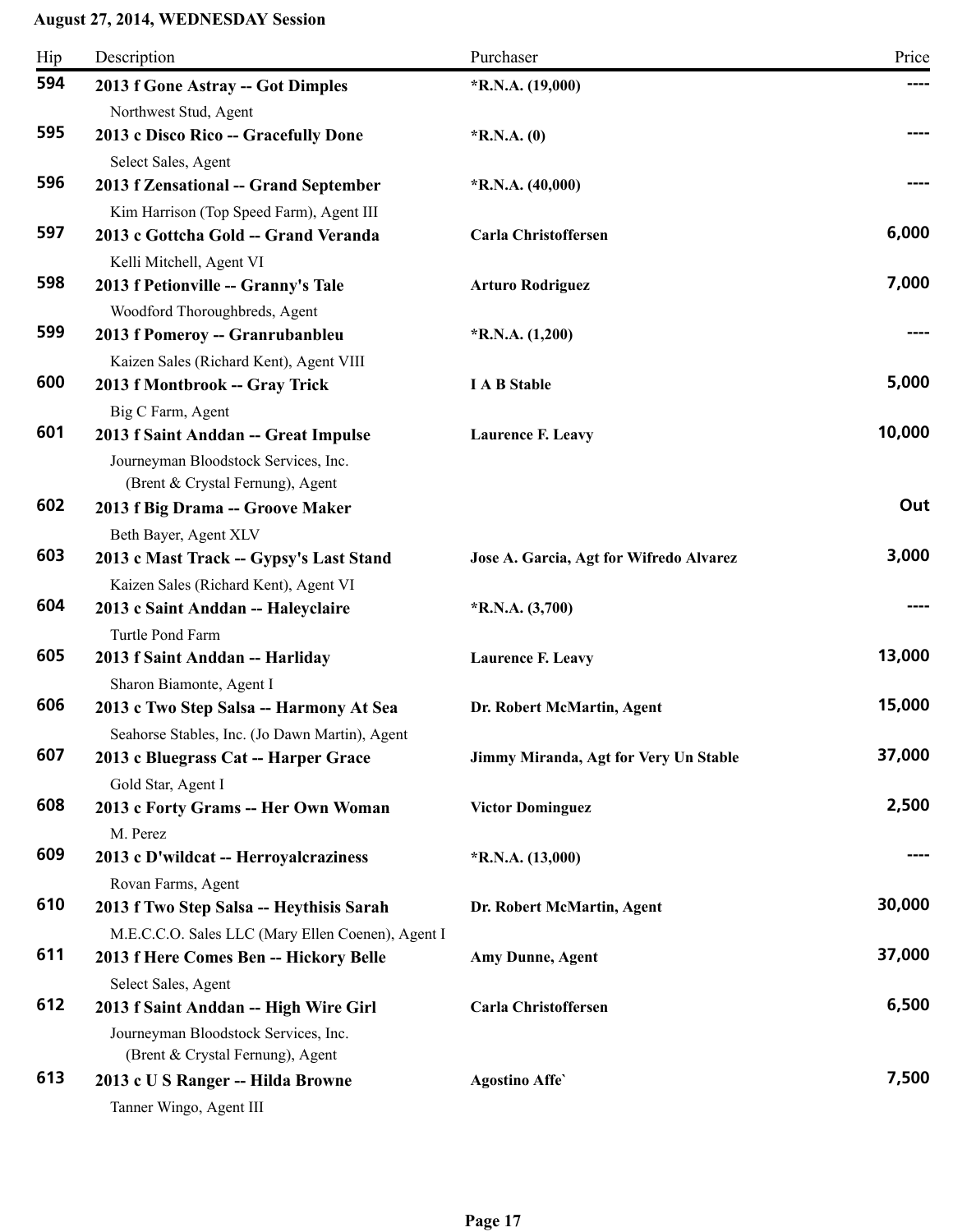| Hip | Description                                                                                 | Purchaser                    | Price           |
|-----|---------------------------------------------------------------------------------------------|------------------------------|-----------------|
| 614 | 2013 c City Place -- Hold Your Place<br>Beth Bayer, Agent XLVI                              | <b>Calex Racing</b>          | 30,000          |
| 615 | 2013 f With Distinction -- Holiday Ashley<br>Pelican State Thoroughbreds, Agent III         | R. B. Hess, Jr.              | 20,000          |
| 616 | 2013 f Plan -- Holy Blitzer<br>Kaizen Sales (Richard Kent), Agent VI                        | $*$ R.N.A. $(6,500)$         |                 |
| 617 | 2013 f Canadian Frontier -- Holy Chimes<br>TdM Sales (Tristan & Valery de Meric), Agent III | <b>Gilverto Lopez</b>        | 1,000           |
| 618 | 2013 f Gone Astray -- Hondo Creek<br>Sue Vacek, Agent IX                                    | <b>Miguel Gonzalez</b>       | 2,000           |
| 619 | 2013 f First Dude -- Honeycomb Honey<br>Red Sunset Farm, Agent for Alan Amato               | <b>Gina Fennell</b>          | 8,000           |
| 620 | 2013 f Awesome of Course -- Hoosier Kitten<br>Woodford Thoroughbreds, Agent                 | $*R.N.A. (14,000)$           |                 |
| 621 | 2013 f Indygo Shiner -- Hope and Memories<br>Beth Bayer, Agent XII                          | $*R.N.A. (7,000)$            |                 |
| 622 | 2013 c Mast Track -- Hot Nurse<br>Kaizen Sales (Richard Kent), Agent VI                     | <b>Alonzo D. Mundy</b>       | 3,200           |
| 623 | 2013 c Tiz the One -- How 'bout No<br>Kelli Mitchell, Agent                                 | <b>Salvador Hernandez</b>    | 25,000          |
| 624 | 2013 c A. P. Warrior -- Humorous Type<br>Kelli Mitchell, Agent I                            |                              | Out             |
| 625 | 2013 c Gone Astray -- Hurricane Ginger<br>Beth Bayer, Agent LV                              | <b>Miguel Gonzalez</b>       | 9,500           |
| 626 | 2013 c Imperialism -- Icy Chris<br>Kaizen Sales (Richard Kent), Agent II                    | Juan C. Sanchez`             | 5,200           |
| 627 | 2013 f American Lion -- Ile St Jaycee<br>Elite Equine, Agent III                            | $*$ R.N.A. $(14,000)$        |                 |
| 628 | 2013 c Vineyard Haven -- I Love Jazz<br>Aureliano Noguez                                    | <b>Alfonso Guerrero</b>      | 12,500          |
| 629 | 2013 f A. P. Warrior -- Im Living My Dream<br>Turtle Pond Farm                              | $*$ R.N.A. $(1,000)$         |                 |
| 630 | 2013 f Greatness -- Imperial Blue<br>Kim Harrison (Top Speed Farm), Agent V                 | <b>Linda Sims</b>            | 5,500           |
| 631 | 2013 f In Summation -- I'mpureblue<br>Top Line Sales LLC, Agent III                         | <b>Roslyn Eisenstark</b>     | <b>PS 5,000</b> |
| 632 | 2013 f Hat Trick (JPN) -- Inca Queen<br>Potrero Stables                                     | <b>Tom McCrocklin, Agent</b> | 27,000          |
| 633 | 2013 f North Light (IRE) -- Indiana Lady<br>Kaizen Sales (Richard Kent), Agent VI           | Pan Am Racing                | 6,000           |
| 634 | 2013 f Parading -- Ineda Doll<br>Hidden Horse Bloodstock LLC                                |                              | Out             |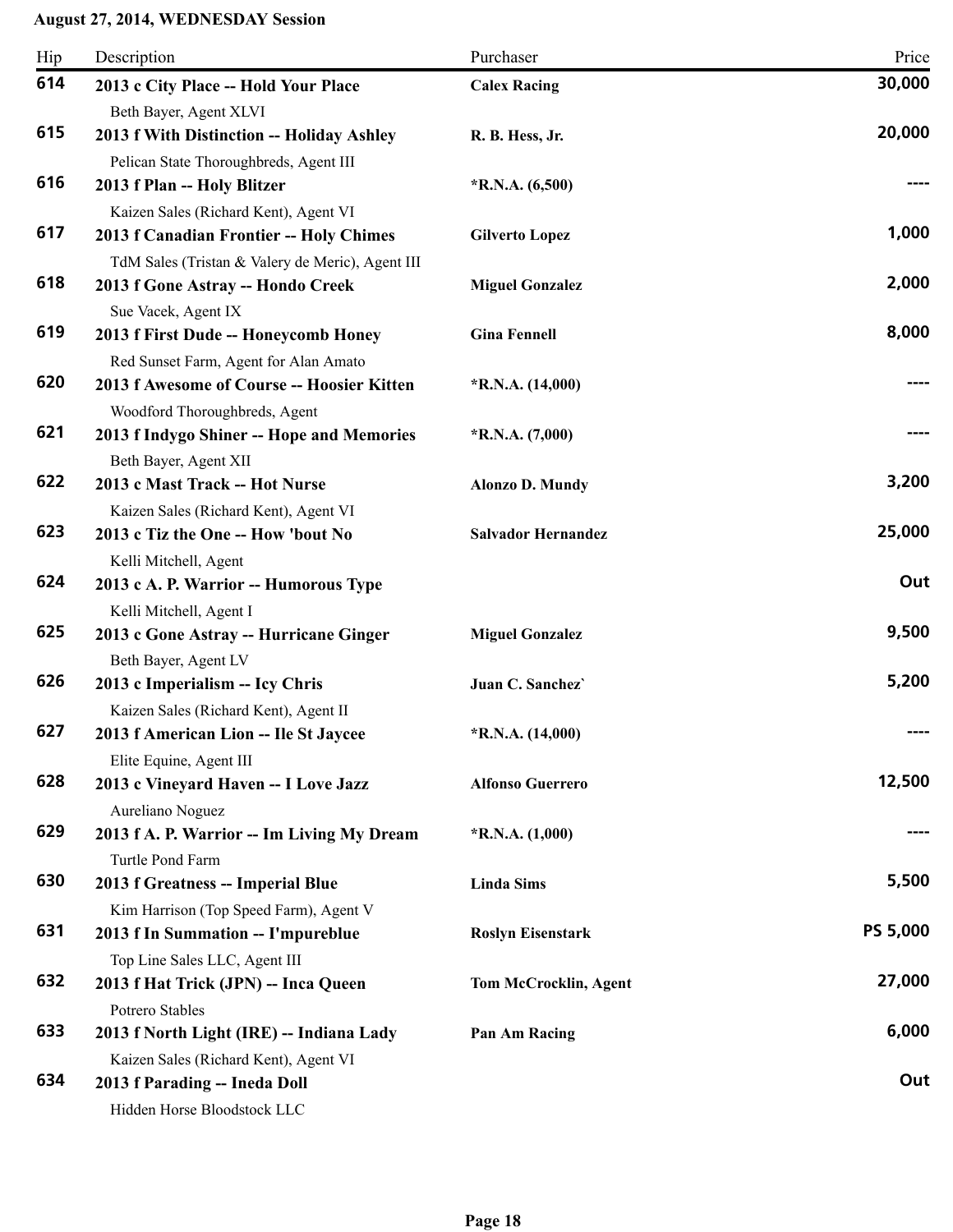| Hip | Description                                                                                                | Purchaser                                      | Price     |
|-----|------------------------------------------------------------------------------------------------------------|------------------------------------------------|-----------|
| 635 | 2013 f Flatter -- Informative Style                                                                        | <b>Team Work Horseman Group</b>                | PS 10,000 |
| 636 | Northwest Stud, Agent<br>2013 f Silent Name (JPN) -- Innocent Kip<br>Kaizen Sales (Richard Kent), Agent VI | <b>Nick Gonzalez</b>                           | PS 4,000  |
| 637 | 2013 c Giant Surprise -- Interceptor<br>L & S Bloodstock, Agent                                            | <b>All In Sales</b>                            | 16,000    |
| 638 | 2013 c Cowtown Cat -- I. P. C. Baby<br>Cindy Harries                                                       | $*$ R.N.A. $(9,000)$                           | ----      |
| 639 | 2013 c Forty Grams -- It's Me                                                                              | $*$ R.N.A. $(5,000)$                           |           |
| 640 | Abbie Road Farm (Lisa McGreevy), Agent<br>2013 c In Summation -- It's Sophie                               | <b>Jeff Gutapfel</b>                           | 1,200     |
| 641 | Sue Vacek, Agent III<br>2013 f It's No Joke -- It'z All Mine<br>Sharon Biamonte, Agent II                  | <b>Las Palmas Farm</b>                         | 2,500     |
| 642 | 2013 c Two Step Salsa -- Jazz Appeal<br>Kelli Mitchell, Agent I                                            | <b>Eisaman Equine</b>                          | 30,000    |
| 643 | 2013 c Bluegrass Cat -- Jeepers<br>Hawks Nest LLC                                                          | <b>Arturo Gonzalez</b>                         | 7,000     |
| 644 | 2013 c Grasshopper -- Jennifer's Affair<br>Deer Haven Farm                                                 | <b>Calex Racing</b>                            | 20,000    |
| 645 | 2013 f Put It Back -- Jour de Fete                                                                         | <b>Jeff Schwietert - Four Horsemen's Ranch</b> | 9,000     |
| 646 | Beth Bayer, Agent XLVIII<br>2013 f Yesbyjimminy -- Julias Gentle Girl                                      | $*$ R.N.A. $(3,000)$                           |           |
| 647 | Aureliano Noguez<br>2013 c Maimonides -- Jungle Love                                                       |                                                | Out       |
| 648 | Sugar Hill LLC, Agent<br>2013 f Telling -- Just One Kiss<br>Sue Vacek, Agent VI                            | <b>Big Easy</b>                                | 1,500     |